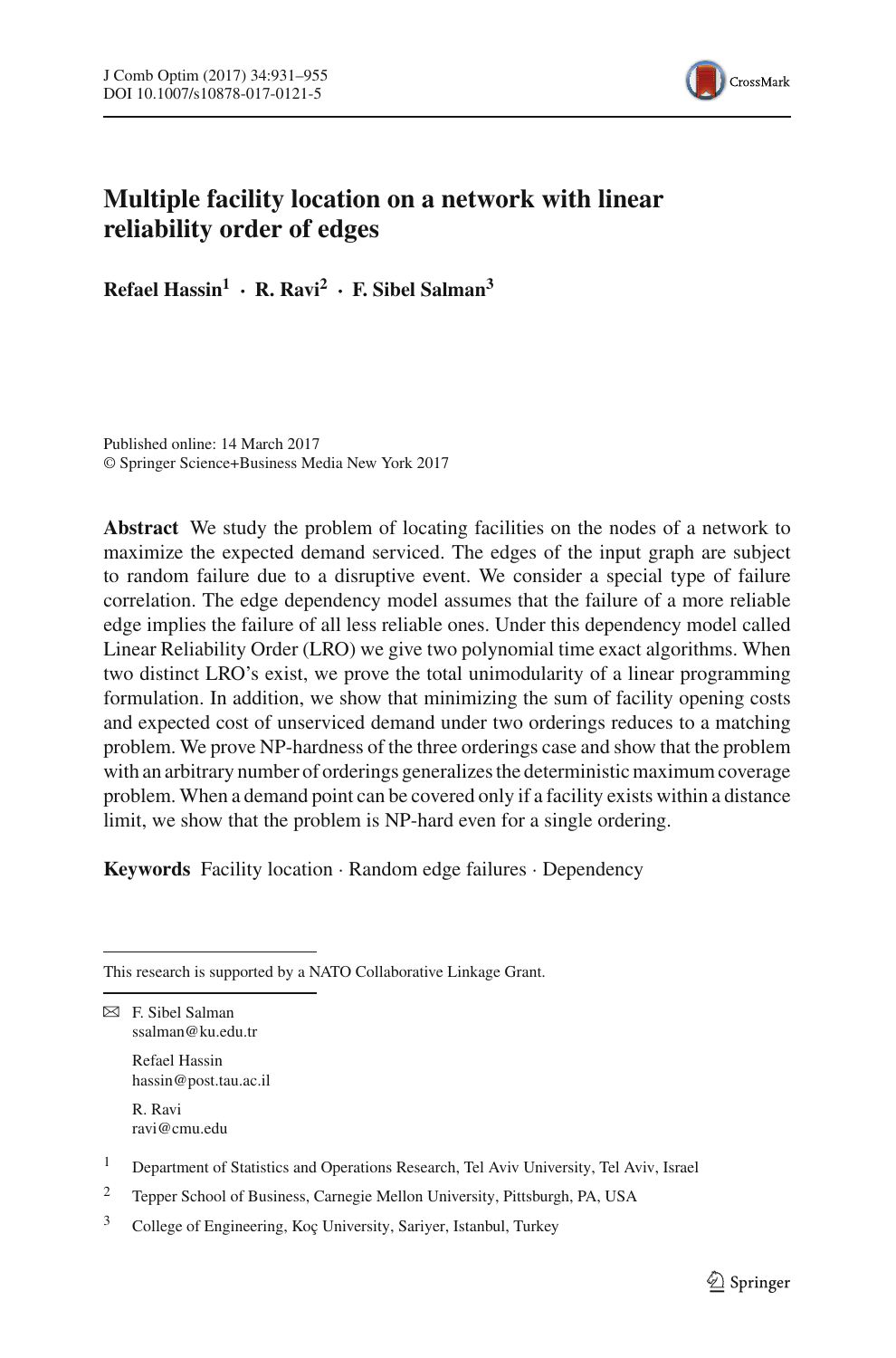## **1 Introduction**

The problem we study aims to locate facilities on a network whose edges are subject to random failure due to a disruptive event such as a natural disaster. Specifically, *k* facilities should be located at the nodes of an undirected graph whose edges may fail with given probabilities to maximize the expected demand serviced. The expectation is over the possible network realizations and a demand point is serviced/covered in a network realization, if a facility can be reached from it.

Previous work on locating facilities on a network subject to edge failures has remained limited to either single edge failure, or a single facility location on a tree network whose edges may fail independently. [Eiselt et al.](#page-24-0) [\(1992](#page-24-0)) have considered a single edge failure while locating *p* facilities with the objective of minimizing total expected demand disconnected from the facilities, and later the same authors [Eiselt et al.](#page-24-1) [\(1996\)](#page-24-1) considered the case with an unreliable node or edge. [Melachrinoudis and Helander](#page-24-2) [\(1996\)](#page-24-2) studied a single facility location problem on a tree with edges that fail independently with given probabilities. The objective was to maximize the expected number of demand nodes reachable by operational paths. A follow-up paper by [Xue](#page-24-3) [\(1997\)](#page-24-3) gave an improved linear-time algorithm. [Colbourn and Xue](#page-24-4) [\(1998](#page-24-4)) gave a linear-time algorithm for this problem on series-parallel graphs. [Wolle](#page-24-5) [\(2002\)](#page-24-5) addressed the basic problem of calculating the probability of serving all demand points via facilities with given locations, under node and edge failures. In a recent study, [Salman and Yucel](#page-24-6) [\(2015\)](#page-24-6) studied a multiple facility location problem where edges of the network fail with respect to dependency that takes into account spatial proximity, similar to our study here. In [Salman and Yucel](#page-24-6) [\(2015\)](#page-24-6), the resulting large number of network realisations are sampled to estimate the objective function in a tabu search heuristic. A case study of Istanbul is analyzed under a likely earthquake scenario, where the edge reliabilities are estimated according to this disaster scenario. This work examplifies an application of the problems studied in the current article.

While independent failures is a common assumption, when edge failures occur due to an exogenous cause such as a disaster, it is often necessary to treat the edge failures as [dependent](#page-24-7) [events.](#page-24-7) [We](#page-24-7) [consider](#page-24-7) [the](#page-24-7) [edge](#page-24-7) [failure](#page-24-7) [model](#page-24-7) [defined](#page-24-7) [by](#page-24-7) Gunnec and Salman [\(2007\)](#page-24-7) that takes into account both the vulnerability levels of the edge components and the risk of the area in which they reside. For each edge, given the probability that it survives (i.e. its reliability), the edges are ordered linearly starting with the strongest (i.e. the most reliable). Then, it is assumed that given that a particular edge fails, all the edges that are weaker will fail with probability 1. Here, we refer to this dependency structure as *Linear Reliability Order* (LRO). The reliability of an edge is defined under a particular disaster/disruption scenario; hence an LRO is associated with the scenario. When multiple scenarios are under consideration, a reliability vector and a corresponding LRO are associated with each scenario. Then, the facility location problem maximizes the expected demand coverage over all scenarios considering the probability of occurrence of each scenario, and the expected demand serviced in each scenario.

We refer to the problem with *d* number of distinct LROs as the *d*-*LRO* case. We first investigate the case of  $d = 1$ , i.e. the 1-LRO case. For the 1-LRO case, we provide a transformation to a problem defined on a tree and two exact solution algorithms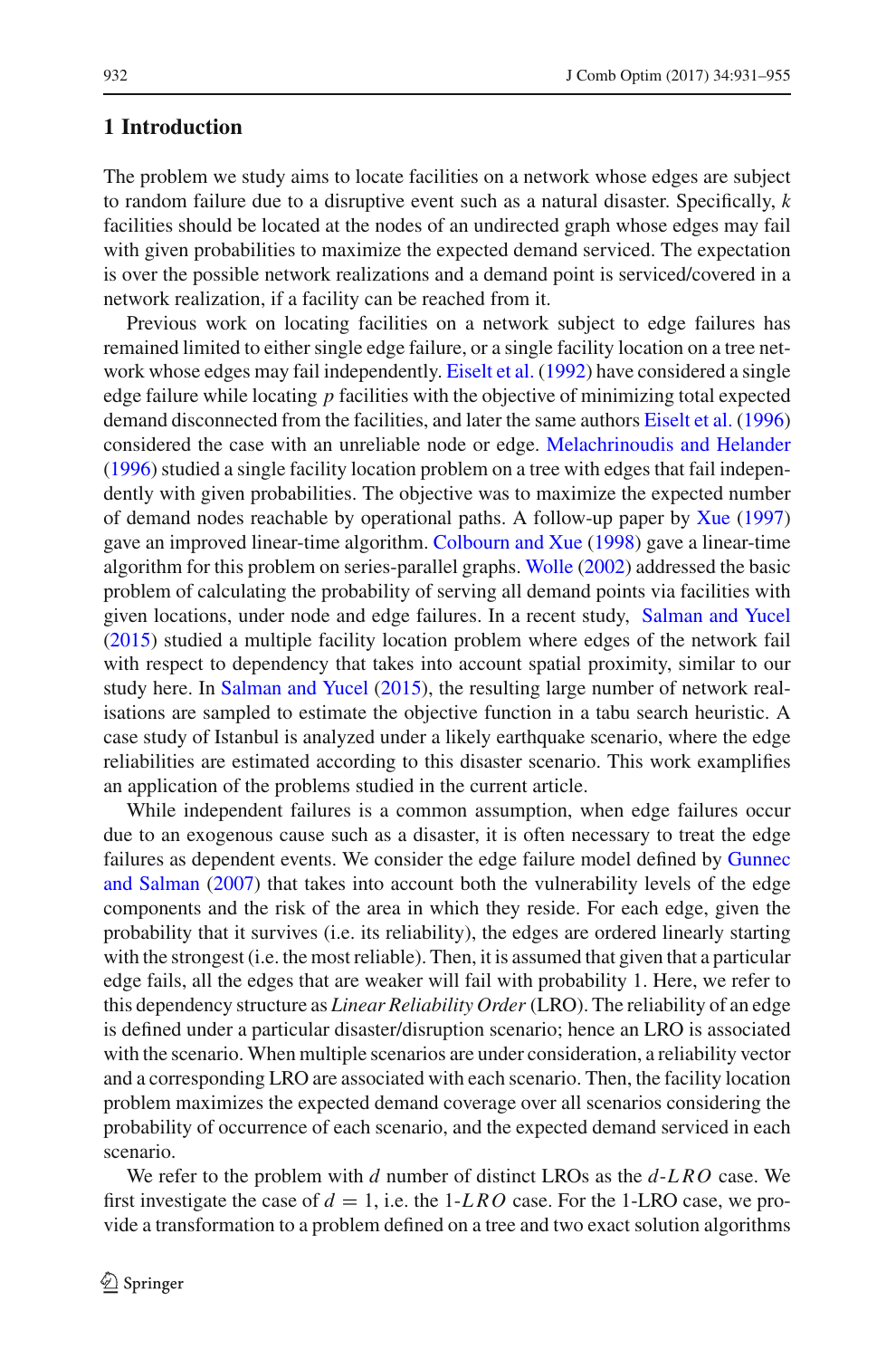to the *k*-facility location problem as well as its generalization with uniform capacities at the facilities. We also provide an exact solution algorithm to the cost minimization version with facility opening costs at the nodes and costs for unmet demand in each network realization. For the 2-*LRO* case, we prove the total unimodularity of a polynomially-sized Linear Programming (LP) formulation; which implies that the problem is solvable in polynomial time. We show that minimizing the sum of facility opening costs and the expected cost of unserviced demand under 2-*LRO* reduces to a bipartite matching problem. We prove NP-hardness for the 3-*LRO* case even when all reliabilities are 0 or 1 (a deterministic problem). We then consider the general *d*-*LRO* case and show that the problem is equivalent to a maximum coverage problem with *d* elements to be covered.

We also investigate the *k*-facility maximum expected coverage problem with distance limits. When a demand point can be covered only if a facility exists within a specified distance limit, we prove that the problem is NP-hard even for the 1-*LRO* case since it is equivalent to the well-studied maximum *k*-facility location problem [Cornuejols et al.](#page-24-8) [\(1977](#page-24-8)).

Our results provide tractable problems with edge failures for several facility location problems considering a dependency model based on ordering the edges with respect to their reliabilities. The paper is organized as follows. We introduce the notation and define the *k*-facility maximum expected coverage problem in Sect. [2.](#page-2-0) In the case of a single LRO (the 1-*LRO* case), we present two polynomial time exact algorithms in Sect. [3.](#page-4-0) In Sect. [4,](#page-8-0) we give our results for the 2-*LRO* case. Section [5](#page-13-0) presents hardness results on some extensions of the facility location problem. We conclude in Sect. [6.](#page-17-0)

## <span id="page-2-0"></span>**2 Problem definition**

The facility location problem is defined on an undirected input graph  $G = (V, E)$ , consisting of node set  $V = \{v_1, \ldots, v_n\}$  and edge set  $E = \{e_1, \ldots, e_m\}$ . Each node  $v_i$  is a demand point with a given demand value (weight)  $w_i \ge 0$ , where  $\sum_i w_i > 0$ . Each edge may exist in either operational or non-operational state after the disaster, which we refer to as the survival or failure of the edge. Let  $\xi_i = 1$ , if  $e_i$  survives and 0, otherwise. The random variable  $\xi_i$  takes the value 1 with probability  $p_i$ . That is,  $p_i$  represents the reliability of edge  $e_i$ . We assume that each node will survive and a facility can be located at any node. The problem is to find the locations of at most *k* facilities that maximize the expected demand covered by the facilities over all network realizations. In a network realization, a demand point is covered if there exists a path from it to one of the open facilities.

After a disruption, the set of edges that have not failed define the *surviving network*, represented by the vector  $\xi = (\xi_i)$ . In general, the vector  $\xi$  has  $2^m$  realizations where each one corresponds to a different surviving network consisting of a number of connected components. If a facility is established at a node, it covers the demand of all nodes that can be reached from it via a path in the surviving network, assuming that a sufficient amount of supply will be available at the facilities. If the locations of the facilities are fixed, in each possible surviving network realization, total demand covered can be evaluated by applying a breadth-first-search starting from each facility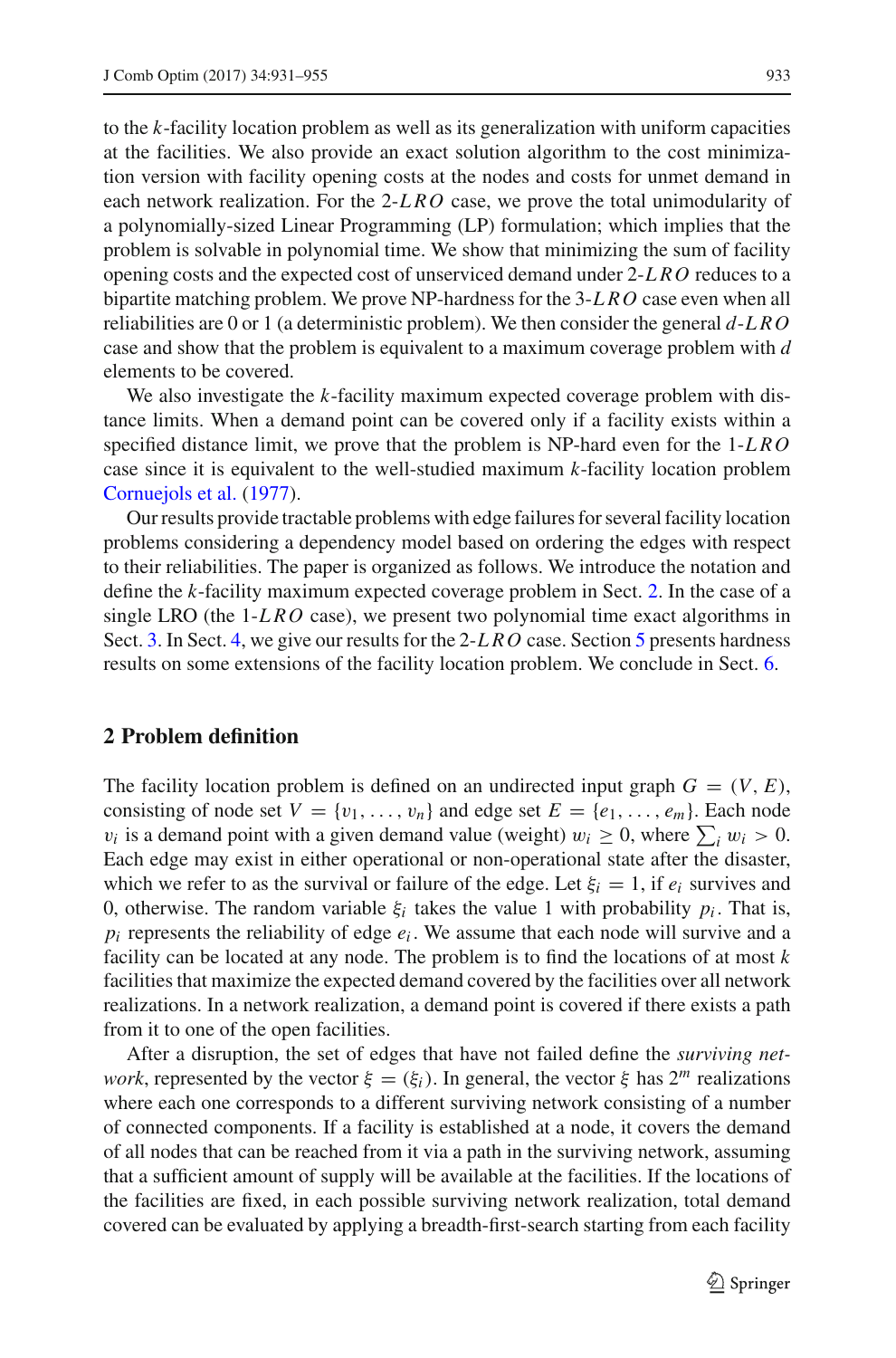node. Note that finding the total expected demand covered requires  $O(2^m)$  such calculations. The MAX-EXP-COVER problem is to place at most *k* facilities to maximize the expected total demand covered.

Let the probability that a particular realization,  $\xi^q$ , occurs be *P(q)* for  $q =$ 0, 1, ..., *R*. Suppose  $F \subseteq V$  represents the selected facility locations. We define an indicator variable to represent the coverage of a demand node in a network realization:  $I_{\nu}(F, q)$  takes the value 1, if demand of node  $\nu$  can be covered in network realization  $\xi^q$  with facilities in *F*; and 0, otherwise. Note that  $I_v(F, q)$  will be 1, if there is a path from  $\nu$  to one of the facilities in  $F$  in the subgraph of  $G$  induced by the surviving edges of  $\xi^q$ . Then, MAX-EXP-COVER can be formulated as follows.

MAX-EXP-COVER: Find 
$$
F \subseteq V
$$
,  $|F| \le k$  to  
maximize  $\sum_{q=0}^{R} \sum_{v_i \in V} P(q) w_i I_{v_i}(F, q)$ .

MAX-EXP-COVER problem is NP-hard [Feige](#page-24-9) [\(1998](#page-24-9)). Note that it is easy to prove that the objective of MAX-EXP-COVER is a monotone submodular function of the set *F*, and the problem MAX-EXP-COVER maximizes a submodular function subject to a cardinality constraint.

### **2.1 Dependent failures with linear reliability order**

Under statistical dependency of edge failures, the number of realizations with positive probabilities reduces. We use a concept from the dependency model proposed by [Gunnec and Salman](#page-24-7) [\(2007\)](#page-24-7). This model first partitions the set of edges such that edges in different sets fail independently. On the other hand, edges in the same set fail according to their order of survival probabilities; this is named VB-dependency in [Gunnec and Salman](#page-24-7) [\(2007\)](#page-24-7). In the case of failure of road network components under a disaster event, VB-dependency tries to factor in the vulnerability of the components in an edge, such as the strength of a bridge and the soil type on which the edge stands. It is reasonable to assume that edges in close geographic proximity will be prone to a similar disaster magnitude and are expected to show similar behaviour, creating spatial correlation; whereas at the same time their inherent vulnerabilities will create differences in the outcomes.

**Definition 2.1** Given two edges *i* and *j* with survival probabilities  $p_i$  and  $p_j$ , edges *i* and *j* have *Vulnerability-based dependency (VB-dependency), if*  $p_i \leq p_j$  *implies* probability that *i* fails given that *j* fails is 1.

**Definition 2.2** If the VB-dependency holds for every pair of edges in *E*, then *E* has a *Linear Reliability Order (LRO)* with respect to the reliability vector  $p = (p_i)$ .

By the above definitions, the failure of a particular edge implies failure of all edges as weak as, or weaker than that one. It was shown in [Gunnec and Salman](#page-24-7) [\(2007\)](#page-24-7) that under an LRO failure model, only at most  $m + 1$  surviving network realizations have positive probability. When the edges are re-indexed such that  $p_{i-1} \geq p_i$ , for  $i = 2, \dots, m$ , index 1 represents the strongest edge and *m* the weakest. Then, the realizations with positive probability are in the form  $\xi^q = (1, 1, 1, \dots, 1, 0, 0, \dots, 0)$ , where the first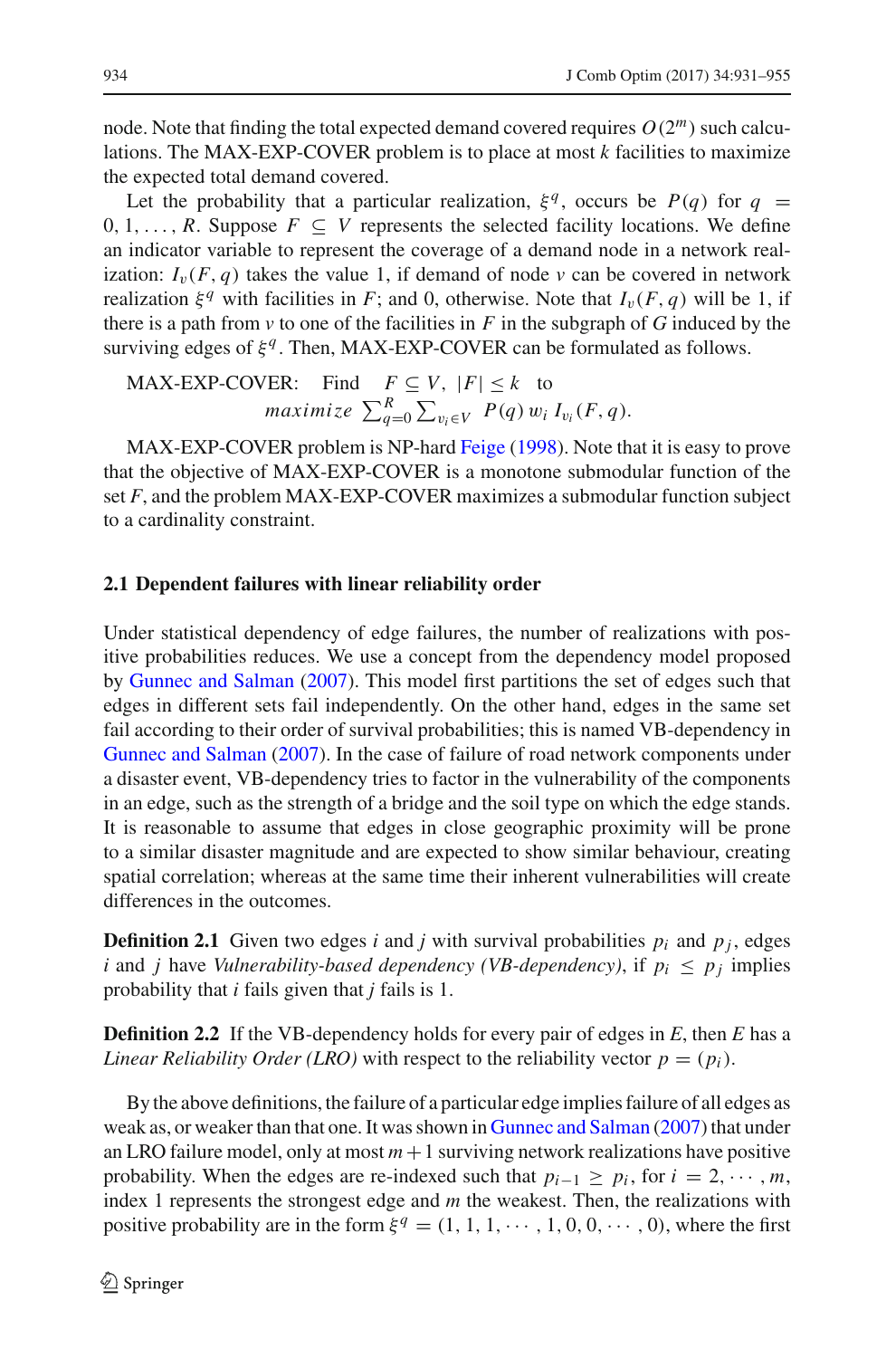strongest *q* edges survive and the remaining fail, for  $q = 0, 1, \cdots, m$ . Note that here index *q* indicates the number of edges that have survived in the corresponding realization. We use this ordering of the edges when we refer to an LRO throughout this article.

If we define  $p_0 = 1$  and  $p_{m+1} = 0$ , then for  $q = 0, 1, \dots, m$  the probability that realization  $\xi^q$  occurs is  $p_q - p_{q+1}$  (as given in [Gunnec and Salman](#page-24-7) [\(2007](#page-24-7))). Although this failure model is rather restrictive in the number of scenarios when a single set exists, at the same time it enables tractability.

When multiple disruption scenarios exist, a set of LROs, *S*, is given, where Pr(*s*) is the probability that scenario *s* occurs for  $s \in S$ , with  $\sum_{s \in S} Pr(s) = 1$ . Each scenario *s* defines an LRO with respect to a given edge reliability vector  $p^s = (p_1^s, \dots, p_m^s)$ . Let *P*(*q*,*s*) be the probability that  $\xi^{\bar{q}}$  occurs in *s*. We can verify that  $\sum_{q=0}^{m} P(q, s) = 1$ , since  $P(q, s) = p_q^s - p_{q+1}^s$  and  $p_0^s = 1$ ,  $p_{m+1}^s = 0$  by definition. Then, the main problem addressed in this paper, MAX-EXP-COVER-LRO, can be formulated as follows.

MAX-EXP-COVER-LRO: Find 
$$
F \subseteq V
$$
,  $|F| \le k$  to  
maximize  $\sum_{s \in S} Pr(s) \sum_{q=0}^{m} \sum_{v_i \in V} P(q, s) w_i I_{v_i}(F, q)$ .

We show the NP-hardness of this problem in Sect. [5.](#page-13-0) We next investigate the single and two LRO cases due to the complexity of the general case.

#### <span id="page-4-0"></span>**3 Algorithms for a single linear reliability order**

In this section we assume a single LRO exists with respect to a reliability vector *p* and omit the scenario index *s* in the notation. We first show that under 1-LRO, the MAX-EXP-COVER-LRO problem can be reformulated as a facility location problem on a rooted tree network.

### **3.1 Graph disconnectors and the component tree**

Without loss of generality we may assume that the input graph *G* is connected. The possible network realizations are  $\xi^q$ ,  $q = 0, 1, \dots, m$ , where  $\xi^m$  corresponds to *G*. As we go from  $\xi^{m}$  (all ones) to  $\xi^{0}$  (all zeros) one by one, each time one more edge fails. Along the way, the number of components in each realization will increase until eventually we get to  $\xi^0$  that consists of *n* components. We can detect the edges whose failure causes the number of components to go up by 1. Start with the weakest edge. Suppose it fails. Check if the graph is connected. Repeat until the graph has two components. At that point, the last edge that failed is named  $e_{[1]}$ . Continue in this way. The next edge that increases the number of connected components is named  $e_{[2]}$ , and so on. By this procedure, we obtain the edges  $e_{[1]}, \ldots, e_{[n-1]}$ , and call them the *disconnectors* of *G*. Note that  $e_{[1]}$  is the *weakest* and  $e_{[n-1]}$  is the *strongest* disconnector. Hence, [1], ..., [*n* − 1] defines a new ordering on *n* − 1 edges, such that  $p_{[i]} \leq p_{[i+1]}$ .

The disconnectors form a spanning tree *T* of *G*. We can see this by the following reasoning. Suppose the disconnectors form a cycle. Then by removing one of the edges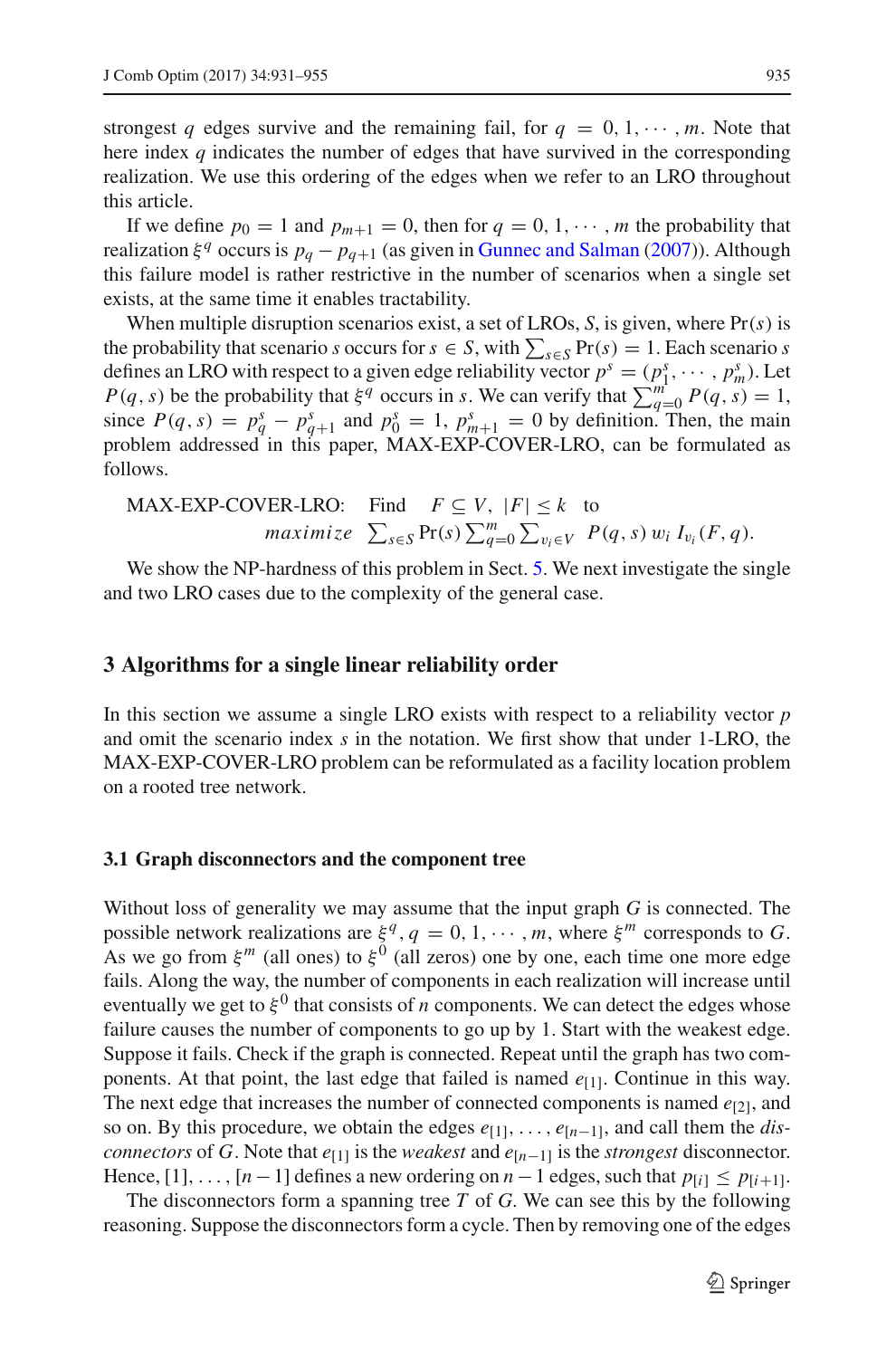in this cycle, we can still have the same number of components. Hence, the removed edge cannot be a disconnector. Since the disconnectors separate all nodes eventually, *T* must be a spanning tree of *G*. In fact, *T* is a Minimum Spanning Tree (MST) of *G* when weight of each edge  $e_i$  is set to  $1 - p_i$ , since for any edge not in the tree, its failure probability is at least as much as those in the path between its endpoints in *T*.

Next, we define a rooted tree that represents how *G* is disconnected into its components as the disconnectors  $e_{[1]}, \ldots, e_{[n-1]}$  fail in order, starting with the weakest one. We call this tree the *Component Tree* of *G*, and denote it by *CT*. The leaves of *CT* are the nodes of *G*. The intermediate nodes of *CT* represent the disconnector edges, and the root node of  $CT$  is the first disconnector,  $e_{[1]}$ . Each disconnector has two children in *CT*, representing both the subtrees of *T* and the components of *G* formed with its failure. *CT* is constructed as follows. Let  $e_{[1]}$  be the root node. When  $e_{[1]}$  fails, it creates two components in *T*. If any one of the components is a singleton, then that child is given the name of the singleton node and becomes a leaf node. Otherwise, the child is given the name of the next disconnector to fail in that component (i.e. the one with the minimum index). For each non-leaf node  $e_{[k]}$ , two children are created by removing  $e_{[k]}$  from *T* in the same way. *CT* is completed when *n* leaves are formed. In total, constructing the component tree takes  $O(m \log n + T(n))$  time, where  $T(n)$  is the time to compute the MST on the input graph *G*. Sorting the edges of *G* is followed by an MST algorithm and finally by the removal of each edge of *T* in order, to obtain the binary structure of *CT*. The procedure is illustrated by an example in Fig. [1,](#page-6-0) where the numbers on the edges of the input graph indicate the edge indices after the edges have been sorted according to their reliabilities.

Interestingly, the Component Tree contains the connectivity information for nodes over all network realizations. Each node of *CT* indicates a set of nodes that are in the same component of  $G$  in one or more network realizations. For each node  $v$  of *CT*, let us denote the subtree of *CT* rooted at v by  $T_v$ . Let  $L_v \subset V$  be the set of leaf nodes in  $T_v$ . If v is a leaf of  $CT$ , then it represents the singleton component. Else, v is a disconnector that represents all realizations in which  $L<sub>v</sub>$  forms one component. Thus, if we pick two leaves, the path between them in *CT* shows when these nodes will be connected. Namely, when the disconnector with the smallest index on this path survives, these nodes are connected. For example, in Fig. [1,](#page-6-0) nodes 2 and 6 become connected when [4], i.e. edge 4, survives and continue to be connected if the weaker edges survive.

#### **3.2 Reformulation of MAX-EXP-COVER-LRO**

We associate two quantities with each node  $v$  of the Component Tree  $CT$ : a weight  $W(v) = \sum_{v_i \in L_v} w_i$  and a probability *rel*(*v*). We set the *rel*(*v*) values such that if there is a facility located at a leaf node of  $T_v$ , a partial expected demand/weight of *rel*(v)*W*(v) accrues in the objective function. We denote this *Partial Expected Weight* as  $PEW(v) = rel(v)W(v)$ . Next we define the  $rel(v)$  values.

Consider a leaf node v of CT that corresponds to some node  $v_i$  in V. Let  $f(v)$ denote the father of v in  $CT$ ;  $f(v) = e_{[i]}$  for some *i*. The node  $v_i$  is left as a singleton component in *G* when the disconnector  $e_{[i]}$  fails. If  $e_{[i]}$  has the original edge index *q*, then we set  $rel(v) = 1 - p_q$ .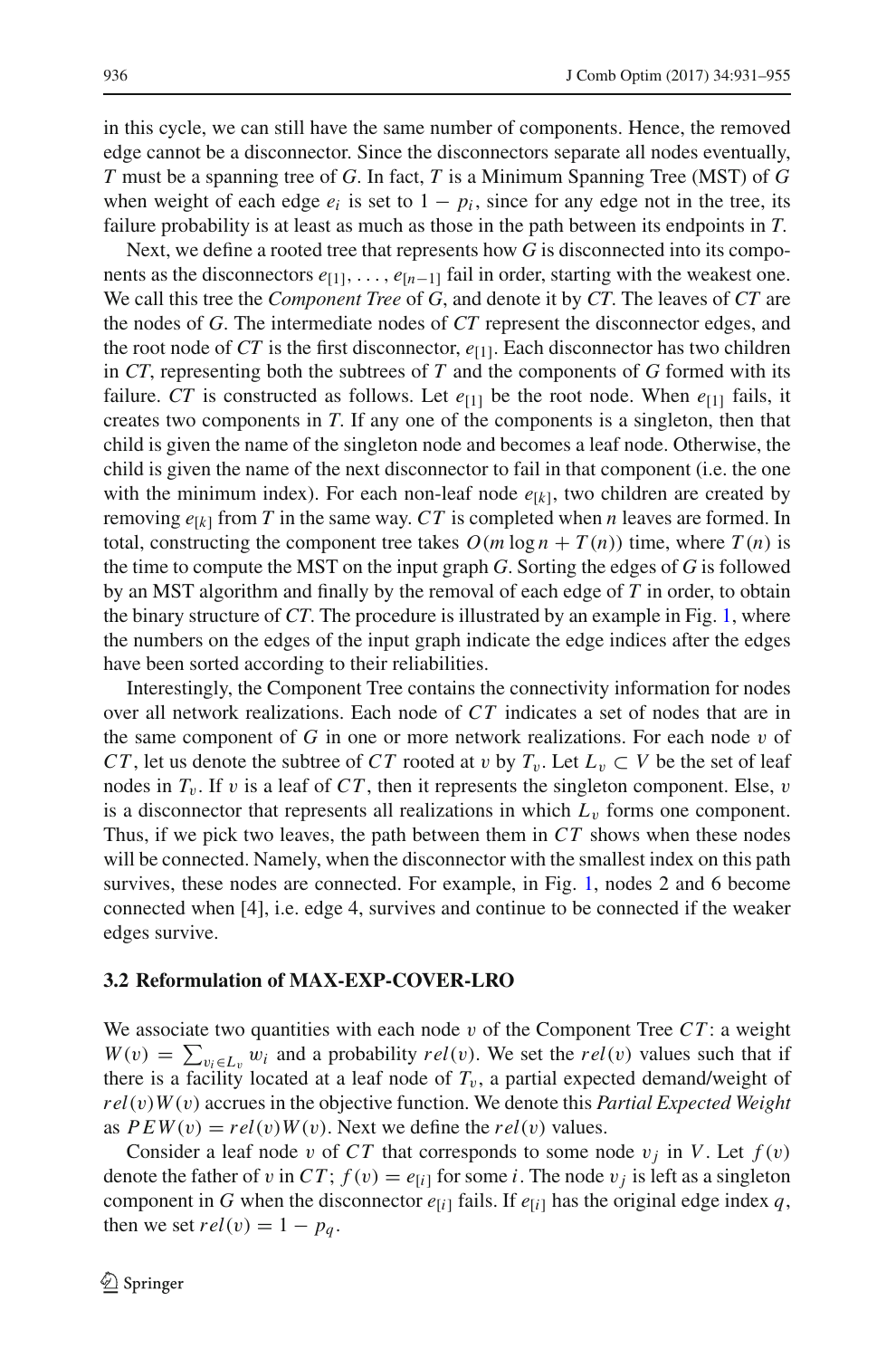<span id="page-6-0"></span>**Fig. 1** An example to illustrate the construction of the component tree. **a** Input graph G. Edges are indexed such that  $p_1 > p_2 > ... > p_{10}$ . **b** Tree *T* consisting of disconnector edges *e*[1],..., *e*[7]. **c** Component Tree *CT*



At any non-leaf node v of  $CT$  corresponding to a disconnector edge  $e_{[i]}$ , we have two children, say *L* and *R*. The probability  $rel(e_{[i]})$  is set to the sum of the probabilities of all realizations in which all the leaves in subtrees  $T_L$  and  $T_R$  are exactly the nodes of a single connected component. This connected component is formed when the father of  $e_{[i]}$ ,  $f(e_{[i]})$ , fails for the first time and it remains to be a single component until  $e_{[i]}$ fails. Suppose  $e_{[i]} = e_q$  and  $f(e_{[i]}) = e_t$ . By notation,  $q < t$ , i.e.  $e_q$  is stronger. Then, *rel*( $e_{[i]}$ ) is set to  $P(q) + P(q + 1) + \cdots + P(t - 1) = p_q - p_t$ .

Finally at the root of the tree, we set  $rel(e_{[1]})$ , namely the probability of the realizations in which all nodes are in a single component as follows. Let  $e_{[1]} = e_q$ . Then,  $rel(e_{[1]}) = P(q) + P(q+1) + \cdots + P(m) = p_q.$ 

In the above reformulation, the probabilities are assigned such that in any path from a leaf node to the root, if we sum the  $rel(v)$  values, we get 1. For instance in the example given in Fig. [1,](#page-6-0)  $rel([1]) = p_9$ ,  $rel([2]) = p_7 - p_9$ ,  $rel(1) = 1 - p_9$ ,  $rel(5) = 1 - p_7$ ,  $rel([3]) = p_6 - p_7$ ,  $rel(3) = 1 - p_6$ ,  $rel([4]) = p_4 - p_6$ ,  $rel([5]) = p_3 - p_4$ ,  $rel([6]) = p_2 - p_4$ ,  $rel(6) = 1 - p_3$ ,  $rel(8) = 1 - p_3$ ,  $rel(2) = 1 - p_2$ ,  $rel([7]) = p_1 - p_2$ ,  $rel(4) = 1 - p_1$ , and  $rel(7) = 1 - p_1$ .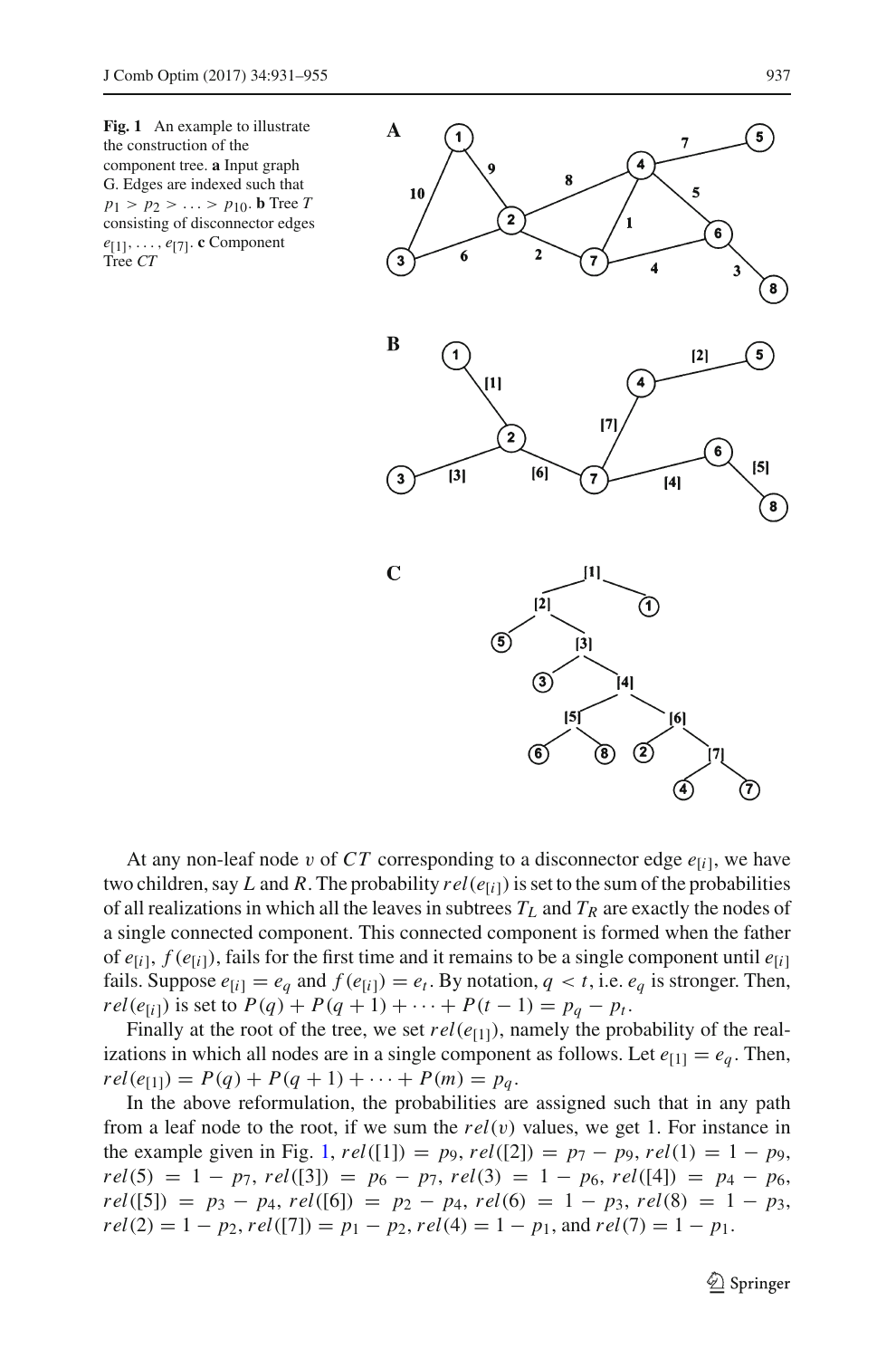With the above reformulation, we can view the problem of locating *k* facilities at nodes as a simple location problem on a rooted tree  $T = (V_T, E_T)$  with nonnegative weights  $PEW(v)$  at all nodes: the goal is to choose k leaves such that the sum of the *PEW* values of all nodes in the union of paths from the chosen leaves to the root is maximum. We call this the MAX-WT-*k*-LEAF-SUBTREE problem. Suppose a set *F* consisting of *k* leaf nodes of *T* have been selected. For a given internal node *v* of the tree, let  $I_v(F)$  be 1, if *v* is contained in the path from *l* to the root node, for at least one of the leaf nodes *l* in *F*; and 0, otherwise. Then, the MAX-WT-*k*-LEAF-SUBTREE problem is formulated as follows.

MAX-WT-*k*-LEAF-SUBTREE: Given a rooted tree  $T = (V_T, E_T)$  with nonnegative weights  $PEW(v)$  for  $v \in V_T$ , find a subset *F* of leaf nodes in *T* such that  $|F| = k$ and  $\sum_{v \in V_T} P E W(v) I_v(F)$  is maximum.

<span id="page-7-0"></span>As a result of this reformulation we have the following proposition.

**Proposition 3.1** *Given an undirected graph*  $G = (V, E)$  *whose edges fail according to a single LRO, the MAX-EXP-COVER-LRO problem can be solved by solving a MAX-WT-k-LEAF-SUBTREE problem on the component tree CT of G with weights PEW*(v)*, for v in CT defined as above.*

*Proof* Suppose *F*, a subset of *k* leaf nodes in *CT* are chosen as the facility locations. Let  $G_F$  be the subtree of  $CT$  that consists of the union of paths from the chosen leaves *F* to the root. We will show that  $\sum_{v \in G_F} P E W(v)$  is the total expected weight covered by the solution *F*. Recall that a node v of *CT* represents all realizations where  $L_v$ forms a component and the probability of these realizations is*rel*(v). Let us call these realizations  $R_v$  for now. If  $v \in G_F$ , then  $L_v$  must contain a facility node. Since  $L_v$  is connected in  $R_v$ , all of the demand of  $L_v$ , i.e.  $W(v)$ , is covered with probability  $rel(v)$ . Hence,  $PEW(v)$  should be added to the objective function. On the other hand, if v is not in  $G_F$ , then  $L_v$  cannot contain a facility. Since nodes in  $L_v$  are not connected to any node outside  $L_v$  in  $R_v$ , their demand cannot be covered in these realizations. Thus, summing  $PEW(v)$  over  $v \in G_F$  is sufficient to get the total expected weight covered by  $F$ . covered by *F*.

Next, we provide a polynomial time exact solution method for the MAX-WT-*k*-LEAF-SUBTREE problem via a greedy algorithm. By Proposition [3.1,](#page-7-0) the algorithm is also a polynomial time exact solution method for the MAX-EXP-COVER-LRO problem for the 1-*LRO* case.

## **3.3 A greedy algorithm**

The greedy algorithm for choosing *k* leaves to maximize total expected weight of the paths to the root is natural: For *k* steps, we pick the leaf such that the incremental addition to the total expected weight by adding this node to the solution is as large as possible.

**Proposition 3.2** *The greedy algorithm outputs an optimal set of k leaves that maximizes the total node weight of the union of paths from the chosen leaves to the root.*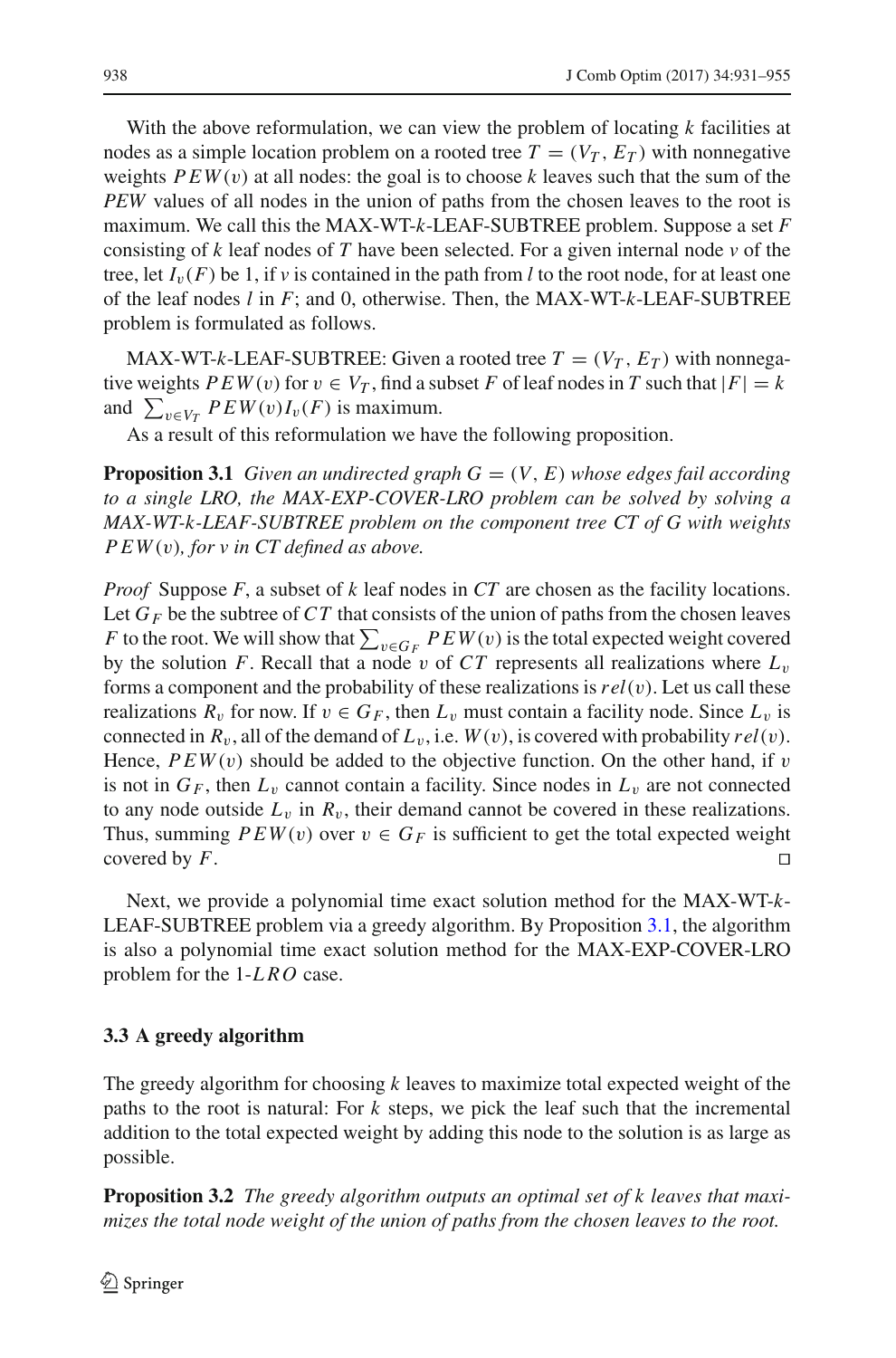*Proof* The proof is by an interchange argument. Suppose that the greedy algorithm results in a solution GREEDY that is sub-optimal and has lower weight than the optimal solution OPT. Let  $v$  be the first leaf chosen by GREEDY which is not part of OPT. Let  $P_v$  be the path that was first covered by v at the time it was added to GREEDY. If no part of  $P_v$  is covered by OPT, then clearly by the greedy choice exchanging v with any leaf in OPT\GREEDY gives a solution at least as good as OPT. Suppose otherwise that some part of  $P_v$  is covered by OPT. Let  $P'_v$  be the subpath of  $P_v$  covered by v but not OPT. Let *u* be the lowest node of  $P_v$  covered by some leaf, say *l* of OPT. Let  $P_l$ be the  $l - u$  path covered by *l*. Then by the greedy choice, the weight of  $P'_v$  is at least as large as the weight of *Pl*. Thus, exchanging v and *l* gives a solution not worse than OPT. By repeating this exchange step, we see that GREEDY is optimal.  $\Box$ 

The above proof generalizes the results of [Pardi and Goldman](#page-24-10) [\(2005\)](#page-24-10) and [Steel](#page-24-11) [\(2005\)](#page-24-11) known for a similar unrooted version of the problem (which can be reduced to our rooted version by trying all choices of the root). These results in turn follow also from the Greedoid framework [Korte et al.](#page-24-12) [\(1991\)](#page-24-12).

We note that the objective function is a submodular function of the set of facilities. Therefore, it follows easily that the greedy algorithm solves the problem optimally in the 1-LRO case.

However, the component tree structure provides insight on the problem structure. The greedy algorithm is  $O(kn)$  after the construction of the component tree, as in each step the nodes are traversed at most once. We also note that there exists an alternative algorithm by a dynamic programming formulation. It is presented in "Appendix 1".

## <span id="page-8-0"></span>**4 Algorithms for two LROs**

We now consider the case where two disruption scenarios are possible with  $S = \{1, 2\}$ and given probabilities  $Pr(1)$  and  $Pr(2)$  that add up to 1. We have two probability vectors  $p<sup>1</sup>$  and  $p<sup>2</sup>$  such that each one induces a distinct LRO. The problem is MAX-EXP-COVER-LRO as defined in Sect. [2](#page-2-0) except that here  $|S| = 2$ .

By a transformation as in the previous section, this problem can be reduced to choosing *k* nodes among *n* nodes such that these *n* nodes are the leaves of two trees  $T_1$  and  $T_2$ , namely the Component Trees for  $S = \{1, 2\}$ . Here,  $T_s$  has at its nodes v a weight  $PEW<sup>s</sup>(v)$ , defined as in Sect. [3,](#page-4-0) with respect to the reliability vector  $p<sup>s</sup>$ , for  $s = 1, 2$ . Let  $V_1$  and  $V_2$  denote the *internal* (non-leaf) nodes of the two trees  $T_1$  and *T*<sub>2</sub>, respectively. Then, *T*<sub>1</sub> ∪ *T*<sub>2</sub> has the common set of leaves *L* = *V*. An illustrative example is given in Fig. [2.](#page-9-0) The objective is to choose *k* common leaves so that the total weight of the subtrees induced in both trees by these *k* leaves is as large as possible. We denote this problem MAX-WT-*k*-LEAF-2-SUBTREES.

#### **4.1 Polynomial-time solution by total unimodularity of an LP formulation**

We next show that MAX-WT-*k*-LEAF-2-SUBTREES can be formulated as a Linear Program (LP) which can then be shown to have an integral optimal solution.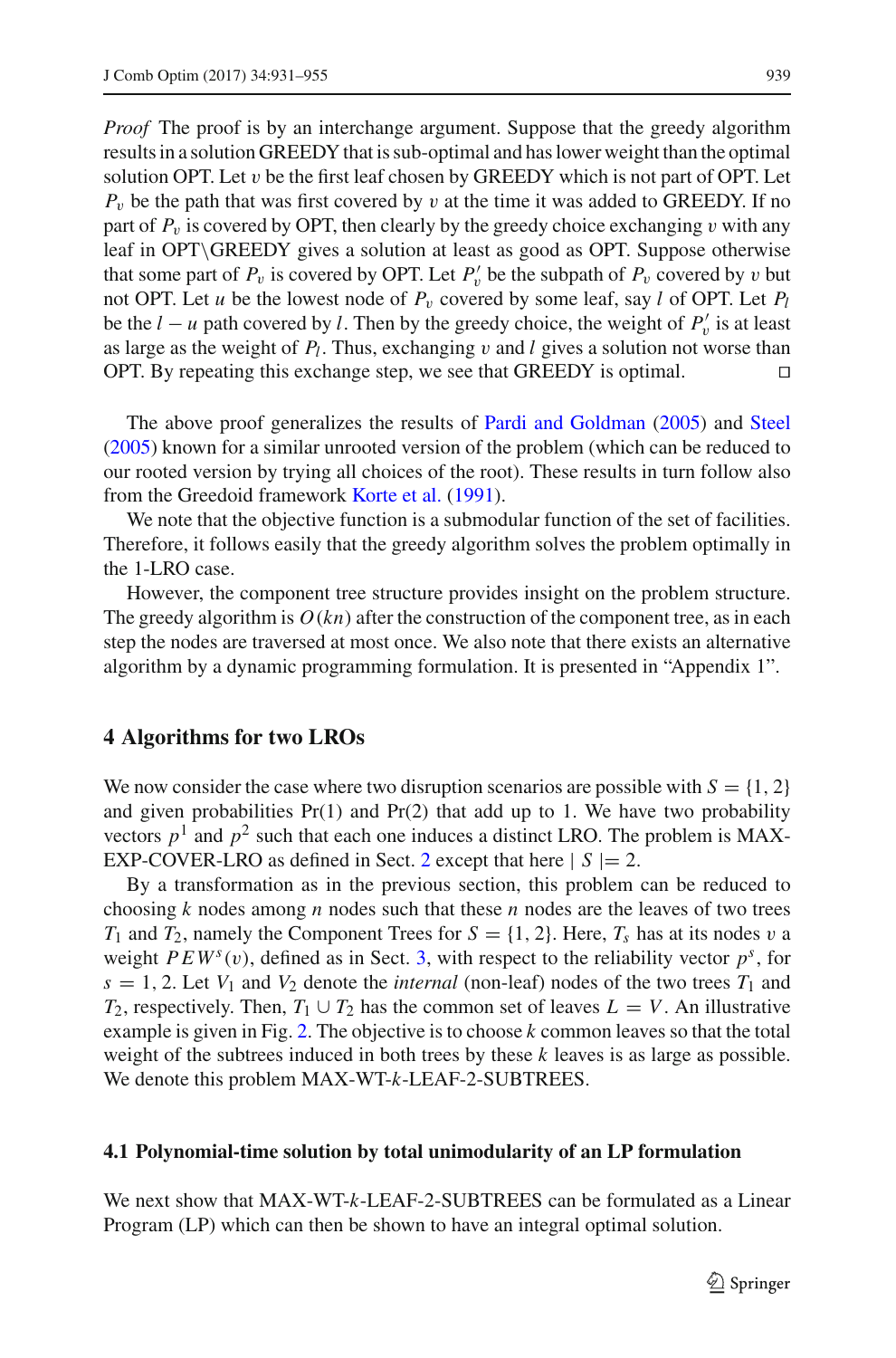

<span id="page-9-0"></span>**Fig. 2** An example to the 2-LRO case

We use an indicator variable  $x_l$  for each leaf node  $l \in L$  to denote if it is chosen in the set of *k* leaves. For every internal node  $v \in V_1 \cup V_2$ , we have a variable  $x_v$  denoting if this node is covered by a facility (i.e. it is on a path from a selected leaf to the root) and thus its weight needs to be counted in the objective function. Let  $T_v$  denote the subtree of the tree in which v is an internal node and let  $C_v$  denote the children of v in  $T_v$ . In addition, the weight of each node  $v \in V_s$  is set to  $w_v = PEW^s(v)$  for  $s = 1, 2$  and for each leaf  $l \in L$ ,  $w_l = P E W^1(l) + P E W^2(l)$ . We have the following LP relaxation of the 0–1 formulation for the problem.

<span id="page-9-1"></span>
$$
(LP1) \quad \text{Maximize} \quad \sum_{v \in V_1 \cup V_2} w_v x_v + \sum_{l \in L} w_l x_l \tag{1}
$$

$$
s.t. \quad x_v - \sum_{j \in C_v} x_j \le 0 \quad \forall \, v \in V_1 \cup V_2 \tag{2}
$$

$$
\sum_{l \in L} x_l = k \tag{3}
$$

$$
0 \le x_v \le 1 \qquad \forall v \in V_1 \cup V_2 \cup L \tag{4}
$$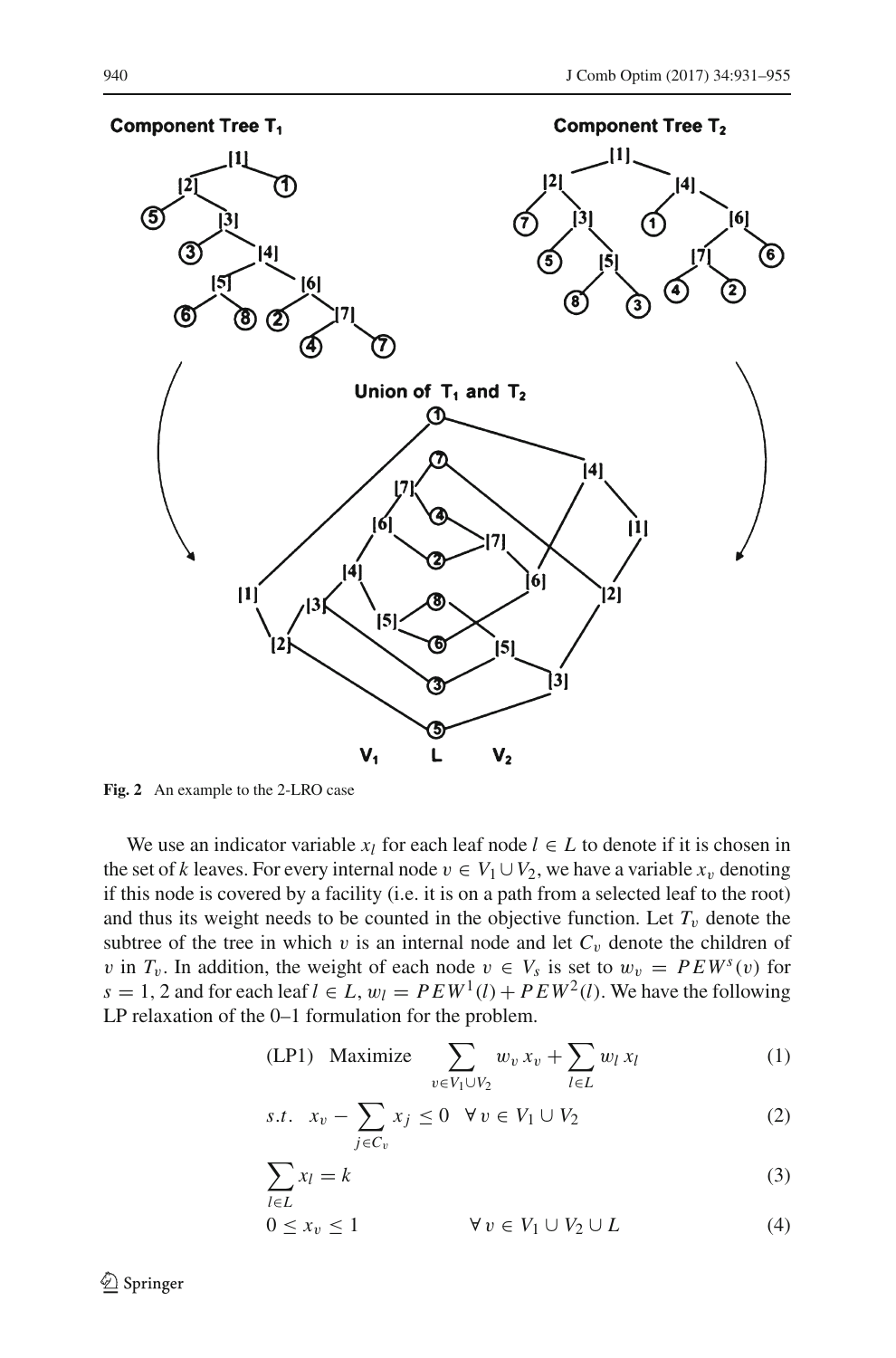Let *A* be the constraint coefficient matrix of LP1 (excluding the upper bound constraints). We use the Ghouila–Houri Condition for total unimodularity of a constraint matrix *A* [as given in page 542 of [Nemhauser and Wolsey](#page-24-13) [\(1988](#page-24-13))].

**Definition 4.1** *(Ghouila - Houri Condition)* A matrix *A* with entries  $a_{ij} \in \{0, 1, -1\}$ for  $i = 1, \ldots, m$  and  $j = 1, \ldots, n$  is totally unimodular if and only if for every  $J \subset N = \{1, \ldots, n\}$ , there exists a partition  $J_1$ ,  $J_2$  of  $J$  such that  $|\sum_{j \in J_1} a_{ij} - \sum_{j \in J_2} a_{ij}| \leq 1$ , for  $i = 1, \ldots, m$ .  $\sum_{i \in J_2} a_{ij} \leq 1$ , for  $i = 1, \ldots, m$ .

<span id="page-10-0"></span>**Proposition 4.1** *The LP formulation LP1 for the MAX-WT-k-LEAF-2-SUBTREES problem has a totally unimodular constraint coefficient matrix.*

*Proof* We show that the Ghouila - Houri Condition holds for  $A<sup>T</sup>$ , where A is the constraint coefficient matrix of LP1. That is, we show that given any subset *I* of constraints, there exists a partition  $I_1$ ,  $I_2$  of  $I$  such that  $|\sum_{i \in I_1} a_{ij} - \sum_{i \in I_2} a_{ij}| \leq 1$ , for  $j = 1, \ldots, n$ , i.e. for each variable. We have two cases depending on whether constraint [\(3\)](#page-9-1), i.e. the cardinality constraint, is included in *I* or not.

*Case 1* Constraint [\(3\)](#page-9-1) is included in *I*. In this case, let  $I_1 = I$  and let  $I_2$  be empty.

For a leaf node variable  $x_l$ , *I* may contain at most two of constraints [\(2\)](#page-9-1) where the coefficient of  $x_l$  is non-zero. Once, for a node v in  $V_1$  for which l is a child and another for a node w in  $V_2$  for which *l* is a child. In both cases the coefficient of  $x_l$  is -1, but  $x_l$  also appears in constraint [\(3\)](#page-9-1) with a +1 coefficient. Hence, the summation of its coefficients across the rows in *I* is -1, 0 or 1.

A non-leaf node v is either in  $V_1$  or  $V_2$ . Suppose without loss of generality, it is in  $V_1$ . Consider the constraints where the coefficient of  $x<sub>v</sub>$  is non-zero. These are constraints [\(2\)](#page-9-1) where v is a child node with coefficient  $-1$  (except for the root node), and a father node with coefficient +1. Then, *I* may contain at most two of these constraints so that the summation will be again  $-1$ , 0 or 1.

*Case 2* Constraint [\(3\)](#page-9-1) is *not* included in *I*. In this case, let  $I_1 \subseteq I$  contain constraints [\(2\)](#page-9-1) if *v* ∈ *V*<sub>1</sub> and *I*<sub>2</sub> ⊆ *I* contain constraints [\(2\)](#page-9-1) if *v* ∈ *V*<sub>2</sub>.

Any variable  $x_l$ ,  $l \in L$  may appear in constraints [\(2\)](#page-9-1) as a child of a node in  $V_1$  or *V*<sub>2</sub>. Then, sum of the coefficients of  $x_l$  in  $I_1$  is 0 or −1, and the same holds for  $I_2$ . Thus the total value of such coefficients of  $x_l$  is either  $-1$ , 0 or +1.

For a non-leaf node  $v$ ,  $x_v$  appears in constraints [\(2\)](#page-9-1), which may be in either  $I_1$  or  $I_2$ , but not both. Recall that these constraints are where  $\nu$  is a child node with coefficient −1 (except for the root node), and a father node with coefficient +1. Then, *I*<sup>1</sup> or *I*<sup>2</sup> may contain at most two of these constraints so that the summation will be again  $-1$ , 0 or 1.  $0 \text{ or } 1.$ 

As a result of Proposition [4.1,](#page-10-0) an integer optimal solution is obtained by solving LP1.

We note that an iterative approach exists to show that an integer solution can be obtained from an alternative LP formulation in polynomial time. The approach is presented in "Appendix 3".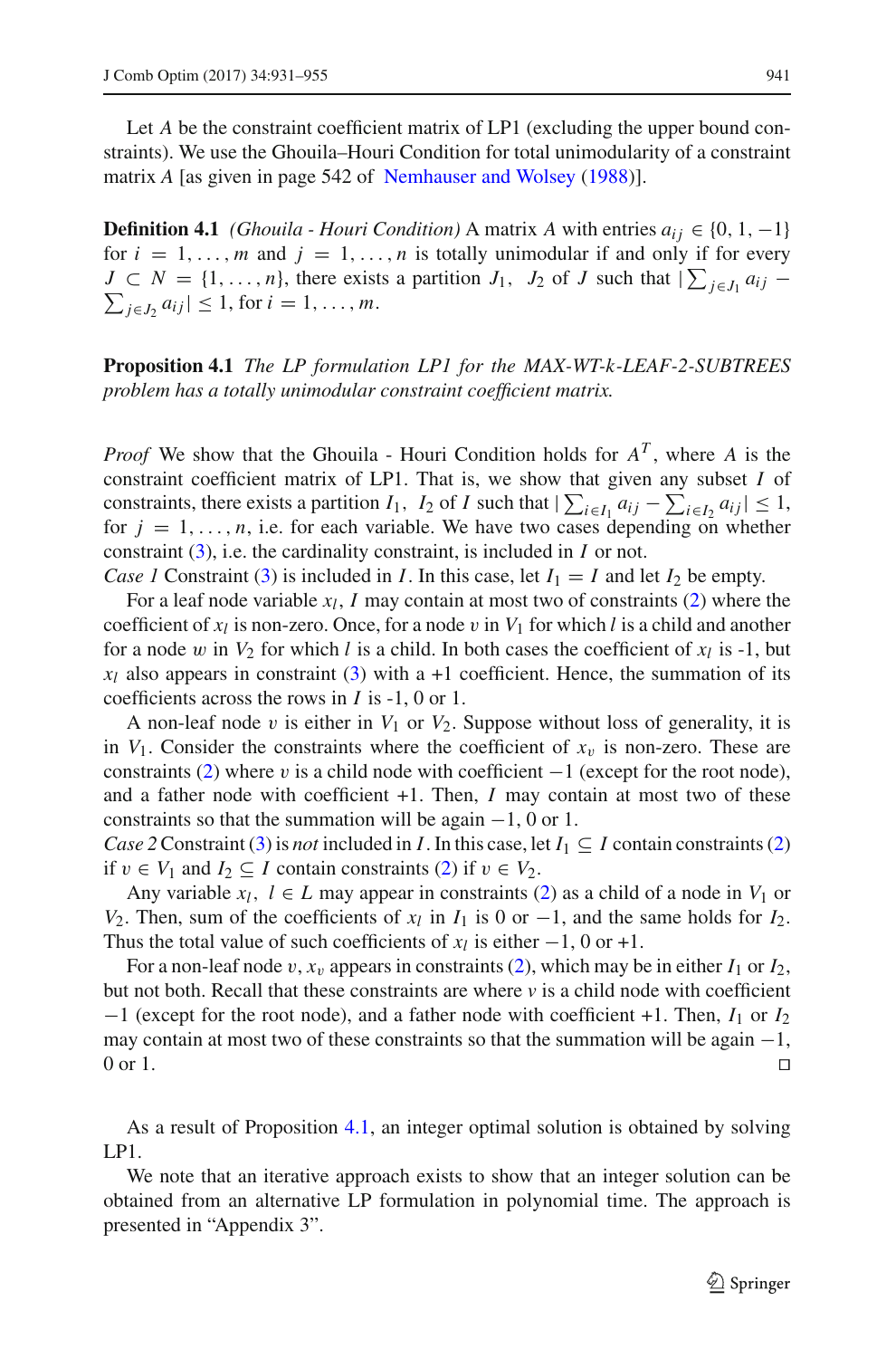#### **4.2 Solving the problem with facility opening costs via matching**

We next define a version of the MAX-EXP-COVER-LRO problem when fixed facility opening costs exist instead of the requirement that at most *k* facilities can be open. In this problem, there is no limitation on the number of facilities, and the goal is to maximize the *expected total net value* of the solution, in terms of a weighted combination of the expected demand covered and minus the facility costs. We call this problem MAX-EXP-VALUE. Let  $f<sub>v</sub>$  be the cost of opening a facility at node v, for  $v \in V$ . Then the formulation is as follows.

MAX-EXP-VALUE: Find  $F \subset V$ , to

$$
maximize \sum_{s \in S} \Pr(s) \left( \sum_{q=0}^{m} \sum_{v_i \in V} P(q, s) w_i I_{v_i}(F, q) \right) - \sum_{v_i \in F} f_{v_i}.
$$

We give a polynomial time solution method to solve the case with two LROs, i.e. |*S*|=2 (2-*LRO*), by constructing a bipartite matching problem.

**Proposition 4.2** *MAX-EXP-VALUE with two LROs can be transformed to a maximum weight perfect matching problem in a bipartite graph in polynomial time.*

*Proof* Given an instance of MAX-EXP-VALUE with input graph  $G = (V, E)$ , we first transform it into a *subtrees problem* instance with weights  $PEW(v)$  at the nodes of the trees defined as before (except that we are not restricted to select *k* leaves and the objective function is different now). Let  $T_1$  and  $T_2$  be the component trees corresponding to the two LROs, with node sets  $V_1 \cup L$  and  $V_2 \cup L$ . We form a bipartite graph *H* by modifying  $T_1 \cup T_2$  and assigning weights to its edges as follows: Replace each leaf node  $l \in L$  by two nodes  $l_1$  and  $l_2$  in *H*, and add a new edge connecting these nodes with weight − *fl*. Call these edges *connecting edges*.

For  $i = 1, 2$ : Replace each edge  $(v, f(v))$  in  $T_i$ , where  $f(v)$  is the father of v, by a two-edge path  $f(v) - g(v) - v$  where  $g(v)$  is a *new node*. Give the edge  $(f(v), g(v))$ the weight  $PEW<sup>i</sup>(f(v))$  originally attached to  $f(v)$  in  $T<sub>i</sub>$ . Call these edges *upper edges*. The other edge, (*g*(v), v) obtains zero weight. These are called *lower edges*. Let  $N_i$  denote the set of new nodes added to  $T_i$ , for  $i = 1, 2$ . Now  $T_i$  contains the  $2n - 1$  nodes consisting of leaves  $L_i$  and non-leaves  $V_i$ , plus the  $2n - 2$  new nodes *N<sub>i</sub>*, for both  $i = 1$  and  $i = 2$ . The graph *H* has the bipartition  $V_1 \cup L_1 \cup N_2$  and  $V_2 \cup L_2 \cup N_1$ , where both node sets have the same cardinality. Figure [3](#page-12-0) illustrates the bipartite graph *H* constructed from  $T_1 \cup T_2$ .

Now with this setting, we have the following properties in a matching *M* of *H*:

- 1. A leaf node  $l_1$  ∈  $L_1$  can be matched only to either  $l_2$  ∈  $L_2$  with weight  $-f_l$ , or a new node  $g(l_1) \in N_1$  with weight zero. This is symmetric for leaves in  $L_2$ .
- 2. A node v in  $V_1$ , which is not the root node, that is a father of two nodes  $u_1$  and  $u_2$ can be matched either to  $g(u_1)$  or  $g(u_2)$  by an upper edge with weight  $PEW^1(v)$ , or to  $g(v)$  by a lower edge with weight zero. A symmetric property holds for any node in  $V_2$ .
- 3. The root node *r* of  $T_1$  can be matched to one of its two children in *H* by an upper edge with weight  $PEW<sup>1</sup>(r)$ . This is symmetric for  $T_2$ .

We would like to compute in *H* a maximum weight matching *M* such that old nodes are matched exactly once, and new nodes are matched at most once. The problem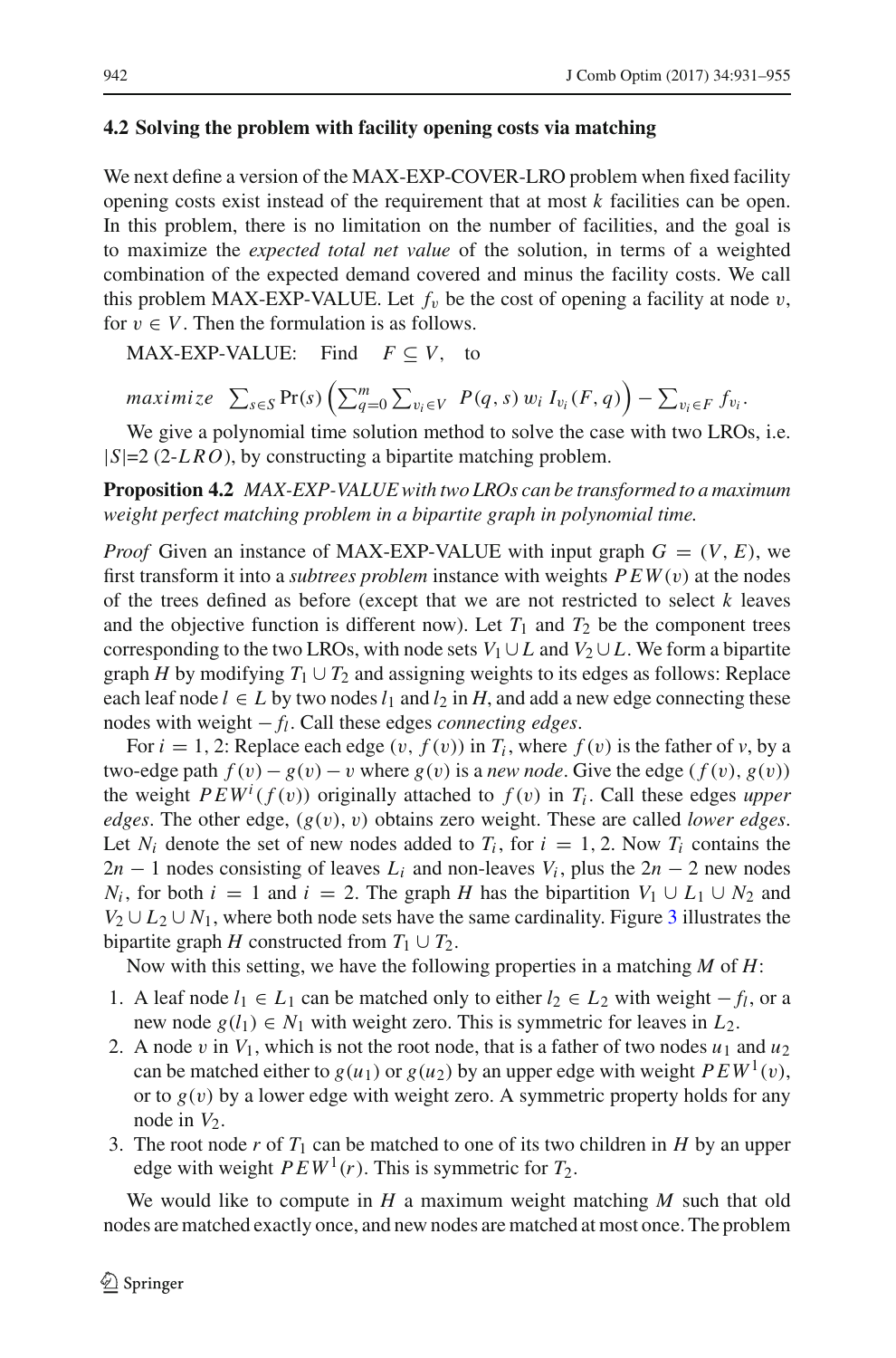

<span id="page-12-0"></span>**Fig. 3** The bipartite graph construction

having these restrictions can be transformed to an equivalent *perfect matching* problem on an augmented graph  $H'$  by adding auxiliary nodes and edges in a routine way as follows. We add  $2n - 2$  dummy nodes on each side,  $d_{i1}$  and  $d_{i2}$  for  $i = 1, \ldots, 2n - 2$ . Furthermore, we add the following zero weight edges for each *i*:  $(d_{i1}, d_{i2}), (d_{i1}, g(v))$ for all  $g(v) \in N_2$  and  $(g(v), d_{i2})$  for all  $g(v) \in N_1$ .

Let *M* be a perfect matching in  $H'$  with total weight *W*. Let *F* be the set of leaves *l* such that  $(l_1, l_2)$  is in *M*. By the first property, for every leaf node in *F*, the corresponding opening cost is deducted in W. By the second and third properties, if a weight  $PEW<sup>i</sup>(v)$ is included in *W* since some upper edge is included in *M*, then this means that at least one child of  $\nu$  is also incident to an upper edge in *M*. This argument follows all the way till a leaf node is reached so that at least one of the leaves that belong to the component defined by  $v$  is matched, as required. In other words, a path between a leaf node  $l \in F$  and the root node contains node v, as required. Note that all other edges in the matching have zero weight. Hence, we obtain a feasible solution to the *subtrees problem* with weight exactly equal to *W*.

Next we show that every feasible solution to the *subtrees problem* with value *W* gives a perfect matching in  $H'$  with weight *W*. Let *F* be the set of leaves that are selected in the *subtrees problem* and let *Q* be the set of internal nodes whose weight is included in  $W$ . Construct a matching  $M$  in  $H'$  such that:

- 1. For any leaf  $l \in F$ ,  $(l_1, l_2)$  is in M.
- 2. For any  $v \in Q$ , include the upper edge  $(f(u), g(u))$  in *M* for a child *u* of *v* such that its subtree contains a leaf in  $F$  (as opposed to the lower edge  $(v, g(v))$ ).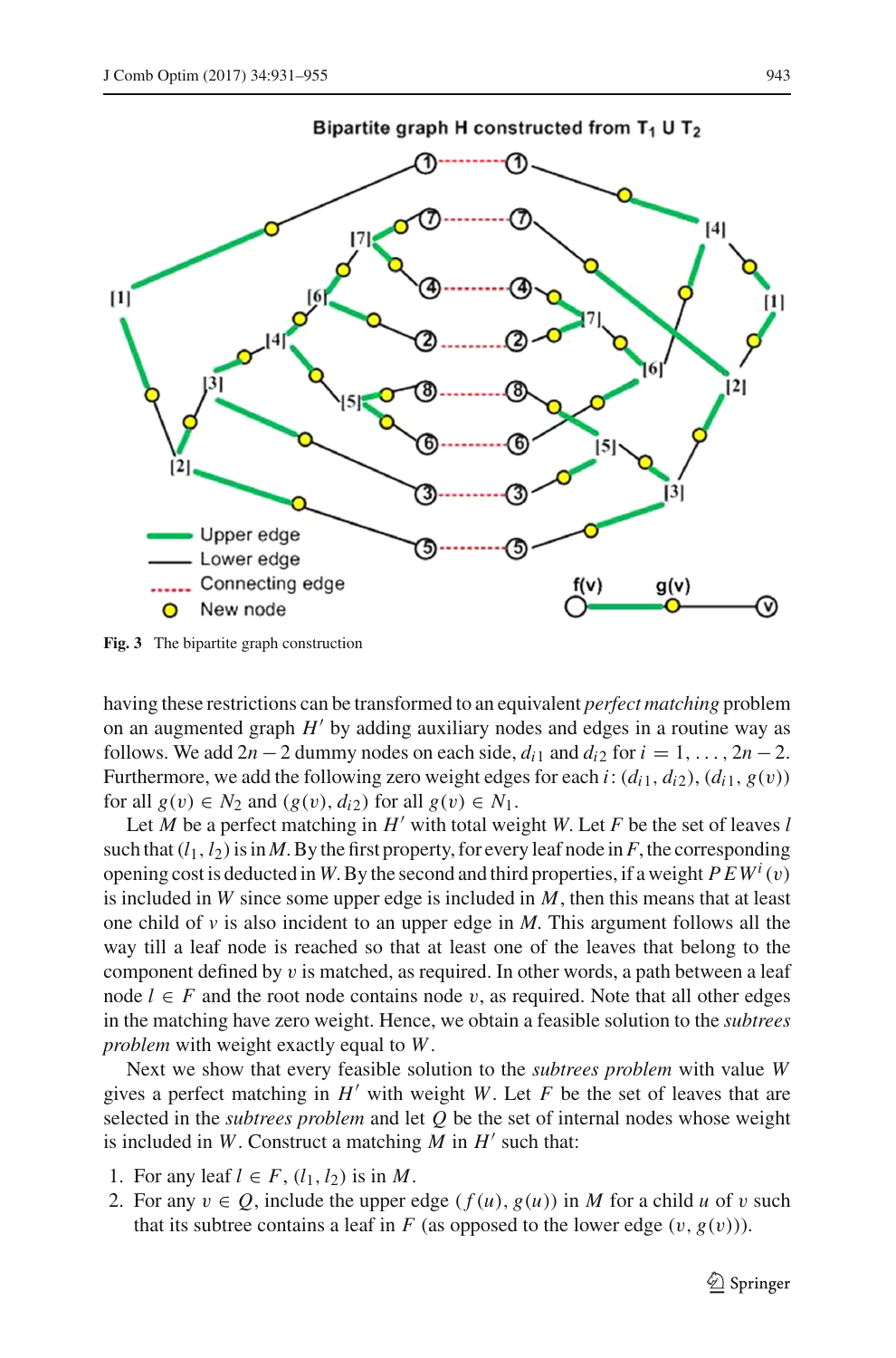- 3. For a leaf *l* not in *F*, include the lower edge  $(g(v), l)$  in *M*, where *v* is the father of *l*.
- 4. For any new node  $g(v)$  not matched to an old node so far, include an edge connecting it to a dummy node. That is, add  $(d_{i1}, g(v))$  to *M* if  $g(v)$  is in  $N_2$  and add  $(g(v), d_{i2})$  to *M* if  $g(v)$  is in  $N_1$ .
- 5. For any dummy node *di*<sup>1</sup> not matched so far, match it with another unmatched dummy node  $d_{i2}$  by including  $(d_{i1}, d_{i2})$  in M.

Note that the number of new nodes that are matched to original nodes are equal in both trees. Therefore, the unmatched new nodes are the same in number in both sides, and equal to  $k - 1$ , if k facilities are opened at the leaves. Hence, they match with an equal number of dummy nodes leaving an equal number of unmatched dummy nodes on either side. These can be finally matched via a zero-weight matching. By this construction *M* is a perfect matching with weight *W*.

## <span id="page-13-0"></span>**5 Extensions and hardness results**

In this section, we first show that maximizing expected coverage under three LROs is NP-hard even in the special case when all reliability values are 0 or 1. Then, we investigate the general case with an arbitrary number of scenarios (d-LRO) and show that the problem is as hard as the well-studied maximum coverage problem, even with 0–1 reliability vectors. We also remark that the greedy approach we presented for the 1-LRO case extends to the general d-LRO case but it only gives an  $(1 - 1/e)$ approximation for coverage.

### **5.1 NP-hardness of the case with three LROs**

Let us consider MAX-EXP-COVER-LRO with three LROs.

**Proposition 5.1** *MAX-EXP-COVER-LRO is strongly NP-Hard for the case of three scenarios each with an LRO, even with 0–1 reliability vectors.*

*Proof* The proof is by reduction from the three dimensional matching problem (3-DM) which is known to be strongly NP-hard [Ausiello et al.](#page-23-0) [\(1999](#page-23-0)). In 3-DM, three disjoint sets *A*, *B*, *C* s.t.  $|A| = |B| = |C| = n$ , and a set of triples  $T, T \subseteq A \times B \times C$ with  $|T| = t$ , are given. The problem is to find *n* triples  $M \subseteq T$  such that their union is *A* ∪ *B* ∪ *C* and they form a matching (no elements in M agree in any coordinate).

Given an instance of 3-DM, we define an instance ofMAX-EXP-COVER-LRO with three scenarios and hence three LROs; the probability that each scenario occurs is 1/3. Let the input graph *G* be a complete undirected graph on *t* nodes, each representing a triple in *T*. A 0–1 reliability vector  $p^s = (p_1^s, \ldots, p_m^s)$  is defined for each scenario  $s = A, B, C$  as follows. For scenario *A*, for each element  $a_i$  of *A*, we consider all triples in  $T$  that contain  $a_i$ . We set the reliability of all edges between such triple nodes to 1, so that a complete graph called the *i*th block of *A*, is formed by the edges with probability 1. For the rest of the edges in  $G$ , the reliability is set to zero in  $p<sup>A</sup>$ . Thus, *n* connected components (blocks) exist for scenario *A*. Furthermore, the weight of

≰ Springer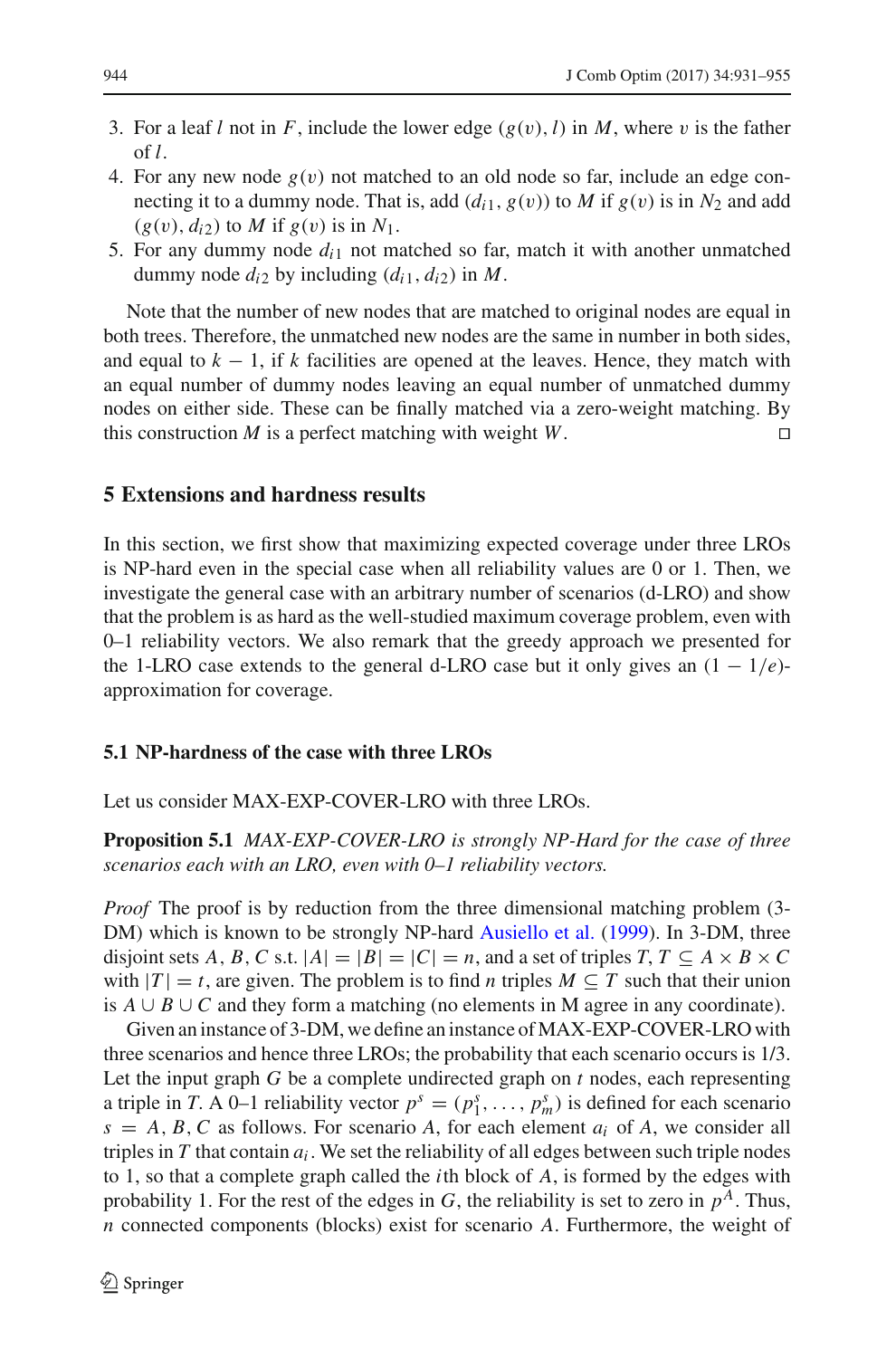each node is such that a total weight of 1 is distributed evenly among the nodes of each block so that the total weight in scenario *A* is *n*. This construct is repeated for scenarios *B* and *C*. In this instance, we need to locate *n* facilities, i.e.  $k = n$ .

Now suppose there is a 3-DM solution with *n* triples  $t_1, \ldots, t_n$ . In G, we select the *n* nodes corresponding to these triples as the facility locations. Since the triples in the 3-DM solution match every element of  $A$ ,  $B$ ,  $C$ , the total weight collected (i.e. the expected coverage) in the facility location problem should be *n*. Note that this is the maximum coverage possible since each scenario has probability 1/3 and the total weight of each scenario is *n*.

If MAX-EXP-COVER-LRO has a solution with expected demand value *n*, then we can construct a 3-DM solution. In each of the three scenarios, the facility locations *F* in this solution should cover every block in *G* to get coverage value *n* as each block has a weight of 1. This implies that a facility exists in each block of each scenario and that facility covers all the triples in each block. Note that a block consists of all triples that contain the same element from *A*, or *B* or *C*. Hence every element in  $A \cup B \cup C$  is covered in the 3-DM solution is covered in the 3-DM solution.

#### **5.2 The case with an arbitrary number of LROs**

We had defined the MAX-EXP-COVER-LRO problem in Sect. [2.](#page-2-0) In this problem we have *d*-LRO for an arbitrary number *d*. Note that each LRO is associated with a disruption scenario  $s \in S$  (hence,  $|S| = d$ ). We first discuss how this problem is reformulated in terms of component trees.

For each scenario  $s \in S$ , its LRO defines a component tree  $T_s$  whose leaves are common in all the trees. Let N denote the common leaf node set and  $V_s$  denote the non-leaf nodes in  $T_s$ , for  $s \in S$ . By assigning weights to the nodes of the trees as in Sect. [3,](#page-4-0) that is by defining  $EW(v, s)$ ,  $v \in V_s$ , we can reformulate the MAX-EXP-COVER-LRO problem as a *subtrees* problem.

MAX-WT- $k$ -LEAF- $s$ -SUBTREES: Given rooted trees  $T_s$ , with weights  $EW(v, s)$ for each node of v of  $T_s$  for  $s \in S$ , with a common leaf node set N, find a subset *L* of *N* such that  $|L| \leq k$  and  $\sum_{v \in V_s} E W(v, s) I_v(L, s)$  is *maximum*, where  $I_v(L, s)$  equals 1 if the subtree of  $T_s$  rooted at v contains a leaf node in *L*; and 0, otherwise.

This problem is NP-hard since we proved NP-hardness for the 3-LRO case. We next show that the MAX-EXP-COVER-LRO problem is equivalent to the *maximum coverage* problem (MAX-COVERAGE) [\(Hochbaum 1982](#page-24-14)), which is defined as follows. Given a set *U* of *n* elements, subsets  $S_1, S_2, \ldots, S_m$  of *U*, and integer  $k, 1 \le k \le m$ , choose  $k$  subsets to maximize the number of elements of  $U$  that are covered (i.e. contained in the selected subsets).

**Proposition 5.2** *MAX-COVERAGE reduces to MAX-EXP-COVER-LRO with a 0–1 reliability vector for each LRO.*

*Proof* Given an instance of MAX-COVERAGE with *m* sets and *n* elements, we construct an instance of MAX-EXP-COVER-LRO with a complete input graph *G* on *m* nodes such that each node  $v_i$  represents the set  $S_i$ , for  $i = 1, \ldots, m$ . We define *n* sce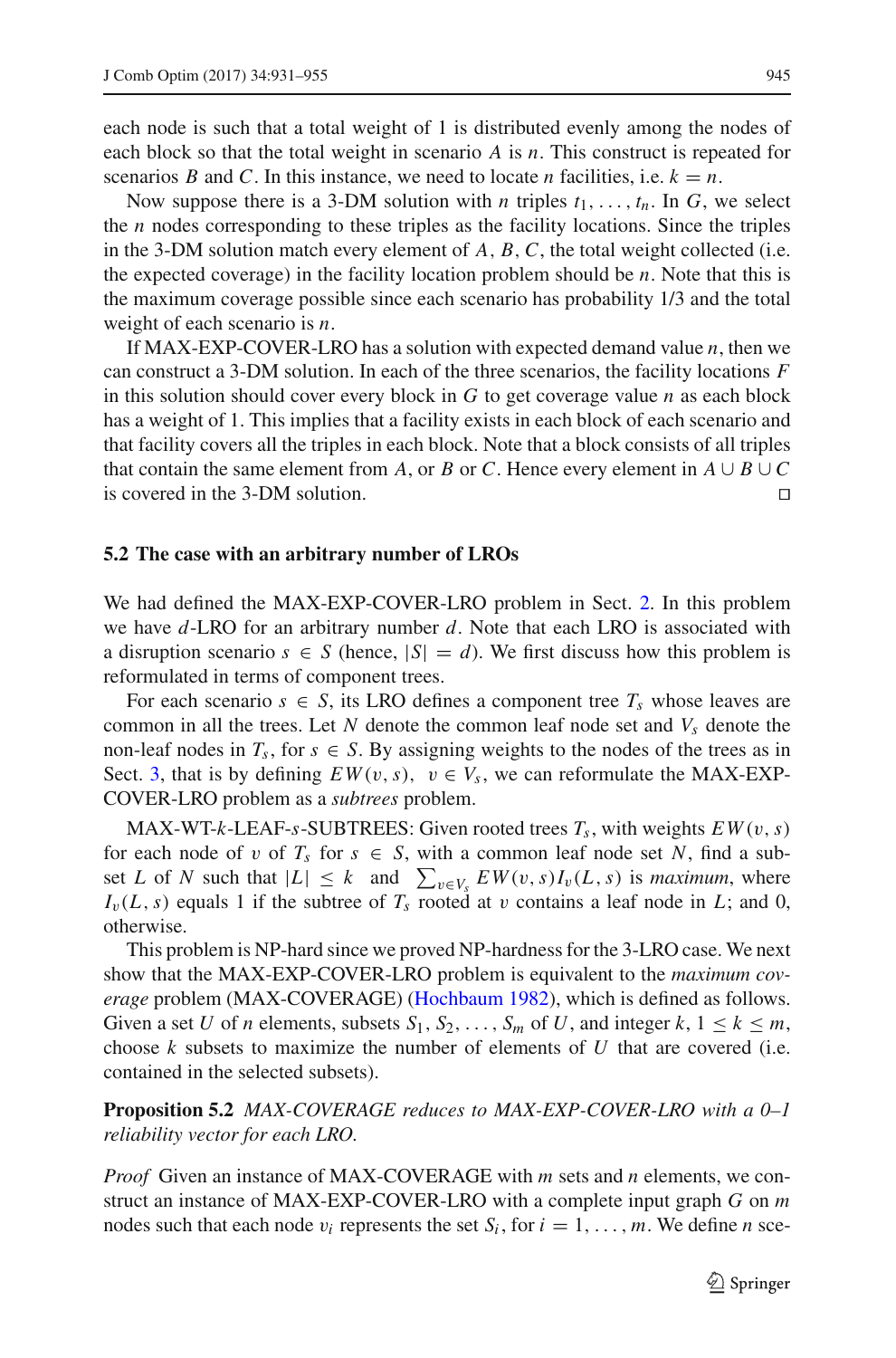narios such that each scenario *s* corresponds to an element  $u_s$  in *U*, for  $s = 1, \ldots, n$ and the probability of each scenario is  $1/n$ . A 0–1 reliability vector  $p<sup>s</sup>$  is defined for each scenario *s* by selecting the edges with reliability 1 as follows. For element  $u_s$ , consider the sets among  $S_1, S_2, \ldots, S_m$  that contain this element. All the nodes in *G* corresponding to these sets are connected to each other with edges having reliability 1. All of the remaining edges have zero reliability. That is, in scenario *s* the graph *G* reduces to one completely connected component corresponding to element *s*, called block  $B_s$ , and the remaining nodes are just singletons. The weights of the nodes in  $B_s$ are all equally distributed to sum up to 1, whereas the weights of the singleton nodes are zero. As a result, in each scenario the total weight is 1 and the expected total weight over all scenarios is also 1. In this instance, we select *k* nodes to locate facilities.

Suppose the MAX-COVERAGE solution covers w elements with *k* sets. Then, we select the *k* nodes in *G* corresponding to these sets as the facility locations. Let *F* represent these nodes. In each scenario *s* corresponding to a covered element, the block  $B_s$  must contain a node in F (in other words, the element  $u_s$  is covered by at least one of the sets represented in  $B_s$ ). Thus, a total weight of 1 is covered in each such scenario, leading to total expected coverage of w/*n*.

Now, suppose MAX-EXP-COVER-LRO has a solution with expected demand value w with  $k$  facilities located at the nodes  $F$ . We will show that  $w/n$  elements are covered in MAX-COVERAGE by selecting the *k* sets corresponding to the facility nodes in *F*. The given facility location solution should cover w blocks in *G* to get the coverage value  $w/n$  as each block has a weight of 1 and occurs in a scenario with probability  $1/n$ . This implies that a facility exists in each such block. Since a block consists of nodes representing the sets that cover a specific element, the element is covered by the sets we selected (each one corresponding to a node in F), for a total of at least w elements.  $\Box$ 

The greedy algorithm presented in Sect. [3](#page-4-0) for the single scenario case generalizes to the multiple scenario case and has a  $(1 - 1/e)$ -approximation ratio for MAX-EXP-COVER-LRO, as the proof in [Hochbaum](#page-24-14) [\(1982](#page-24-14)) is also valid here.

**Proposition 5.3** *A* (1−1/*e*)*-approximation algorithm exists for MAX-EXP-COVER-LRO with an arbitrary number of LROs.*

# **5.3 Maximizing expected demand served within a distance limit in the d-LRO case**

In a more general version of the facility location problem MAX-EXP-COVER-LRO, we define distances or travel times on the edges. In case of a disaster, delivering relief aid from the facilities to the demand points in shortest time is of high priority. Considering such a setting, we aim to satisfy as much demand as possible within a specified time/distance limit. The time/distance limit can be incorporated into MAX-EXP-COVER-LRO by defining edge lengths in the input graph and allowing a demand node to be covered only if a facility exists within distance *R* to itself, where *R* is a specified parameter. Assuming that a sufficient amount of supply will be available at the facilities, if a facility is established at a node, it covers the demand of all nodes that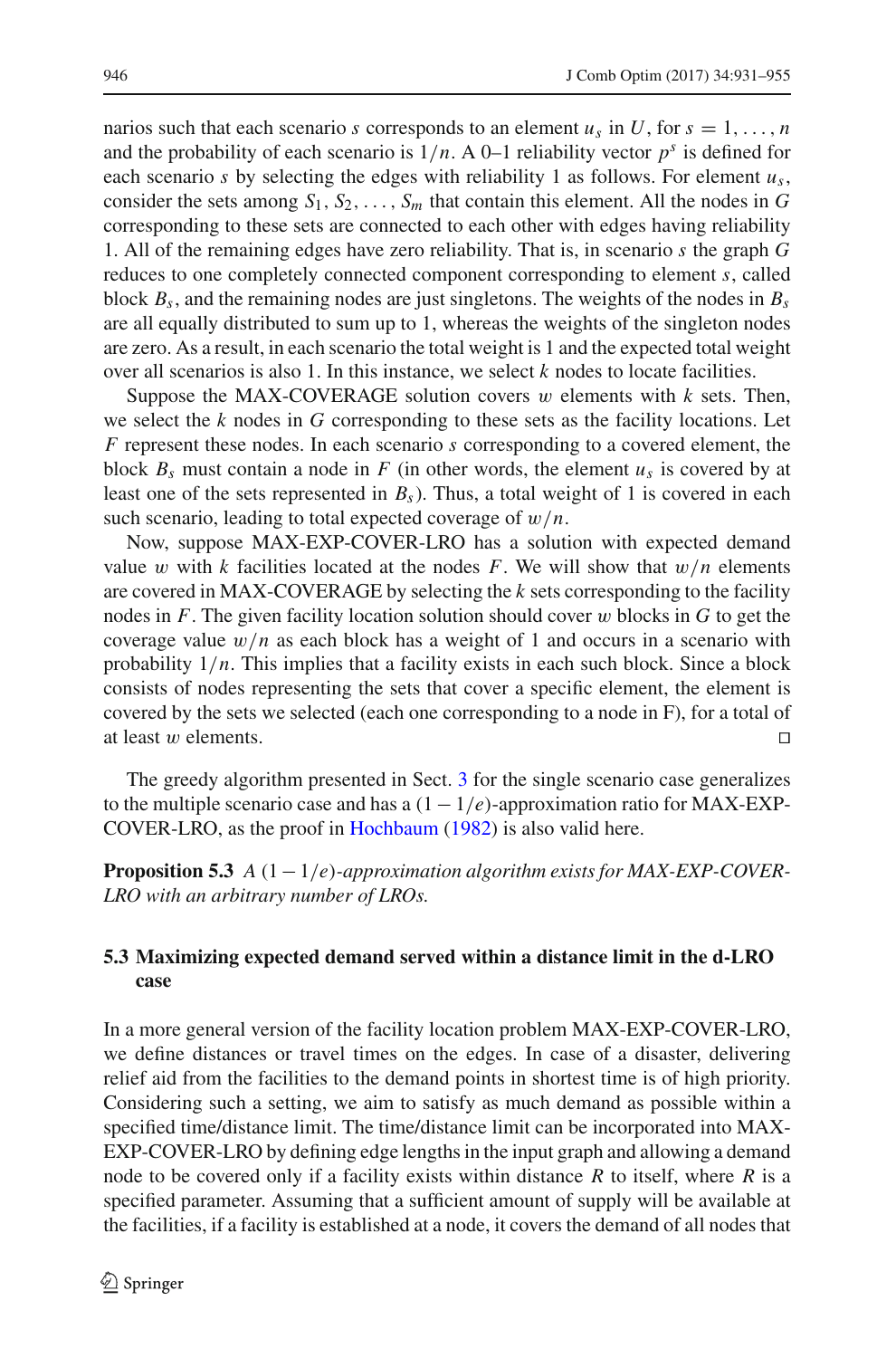can be reached from it via a path of length *R* in the surviving network. If the locations of the facilities are fixed, in each possible surviving network realization, total demand covered can be evaluated by applying a shortest-path algorithm starting from each facility node. The location problem is to place at most *k* facilities to maximize the expected total demand covered within distance *R*. We denote this problem by MAX-EXP-COVER-LRO-R.

**Definition 5.1** Let  $d_{ij}^q$  denote the length of a shortest path between nodes *i* and *j* in the graph defined by the network realization  $\xi^q$ . For a set  $F \subseteq V$  of selected facility locations, let  $I_v(R, F, q)$  be an indicator variable that takes the value 1, if there exists *j* in *F* such that  $d_{vj}^q \leq R$ ; and 0, otherwise.

Let  $P(q, s)$  be the probability that  $\xi^q$  occurs in scenario *s*, as before. Then, MAX-EXP-COVER-LRO-R is formulated as given below.

MAX-EXP-COVER-LRO-R: Find 
$$
F \subseteq V
$$
,  $|F| \le k$  to  
maximize  $\sum_{s \in S} Pr(s) \sum_{q=0}^{m} \sum_{v_i \in V} P(q, s) w_i I_{v_i}(R, F, q)$ .

**Proposition 5.4** *MAX-EXP-COVER-LRO-R is strongly NP-Hard even for the case of a single scenario with a linear reliability order of edge failures (1-L RO).*

*Proof* The proof is by reduction from the maximum *k*-facility location problem (defined in [Cornuejols et al.](#page-24-8) [\(1977](#page-24-8))), which is known to be strongly NP-hard. In the maximum *k*-facility location problem, a set of clients *I* and a set of potential facility locations *J* are given with profits  $c_{ij} \geq 0$  for each pair  $i \in I$ ,  $j \in J$ . At most *k* facilities are located at a subset *F* of *J* to maximize  $\sum_{i \in I} \max_{j \in F} c_{ij}$ . Given an instance of this problem, let  $c_{max}$  be maximum  $c_{ij}$  value over all pairs  $i \in I$ ,  $j \in J$ . Define an instance of MAX-EXP-COVER-LRO-R by taking the complete bipartite graph  $I \times J$ as the input graph *G*. For each edge  $(v_i, v_j)$ , let us set its reliability to  $c_{ij}/c_{max}$  (so that it is between zero and one) and its length to 1. Set  $R = 1$  and  $w_i = 1$ ,  $\forall v_i \in I$ ,  $w_i = 0$ ,  $\forall v_i \in J$ . Then, any solution that maximizes expected total demand covered locates the facilities at a subset of *J* due to the distance limit  $R = 1$ . Furthermore, facilities will be selected to maximize the total reliability of the edges connecting each node  $v_i$ , *i* ∈ *I* to a facility node  $v_j$ , *j* ∈ *F* with maximum  $c_{ij}/c_{max}$ . Hence, this solution also maximizes the profits in the *k*-facility location problem.  $□$ solution also maximizes the profits in the *k*-facility location problem.

We next show that MAX-EXP-COVER-LRO-R reduces to the maximum *k*-facility location problem; hence, any solution algorithm developed for the latter can be used to solve the former by means of the transformation in the proof.

# <span id="page-16-0"></span>**Proposition 5.5** *MAX-EXP-COVER-LRO-R under 1-L RO for edge failures can be reduced to the maximum k-facility location problem in polynomial time.*

*Proof* Suppose we are given an instance of MAX-EXP-COVER-LRO-R with a single LRO defined by a reliability vector p for the input graph  $G = (V, E)$ . We define a complete bipartite graph  $V \times V'$  by duplicating the node set *V* as *V'*. The set *V* corresponds to the set of clients and  $V'$  to the set of potential facility locations. For edges  $(v_j, v'_j)$ , we set  $c_{v_j, v'_j} = w_j$ , for  $v_j \in V$ . We next define the profit of the pair  $(v_i, v'_j)$  for  $i \neq j$ . For a pair of nodes  $v_i$  and  $v_j$  in *V*, let  $d_{ij}^q$  be the distance between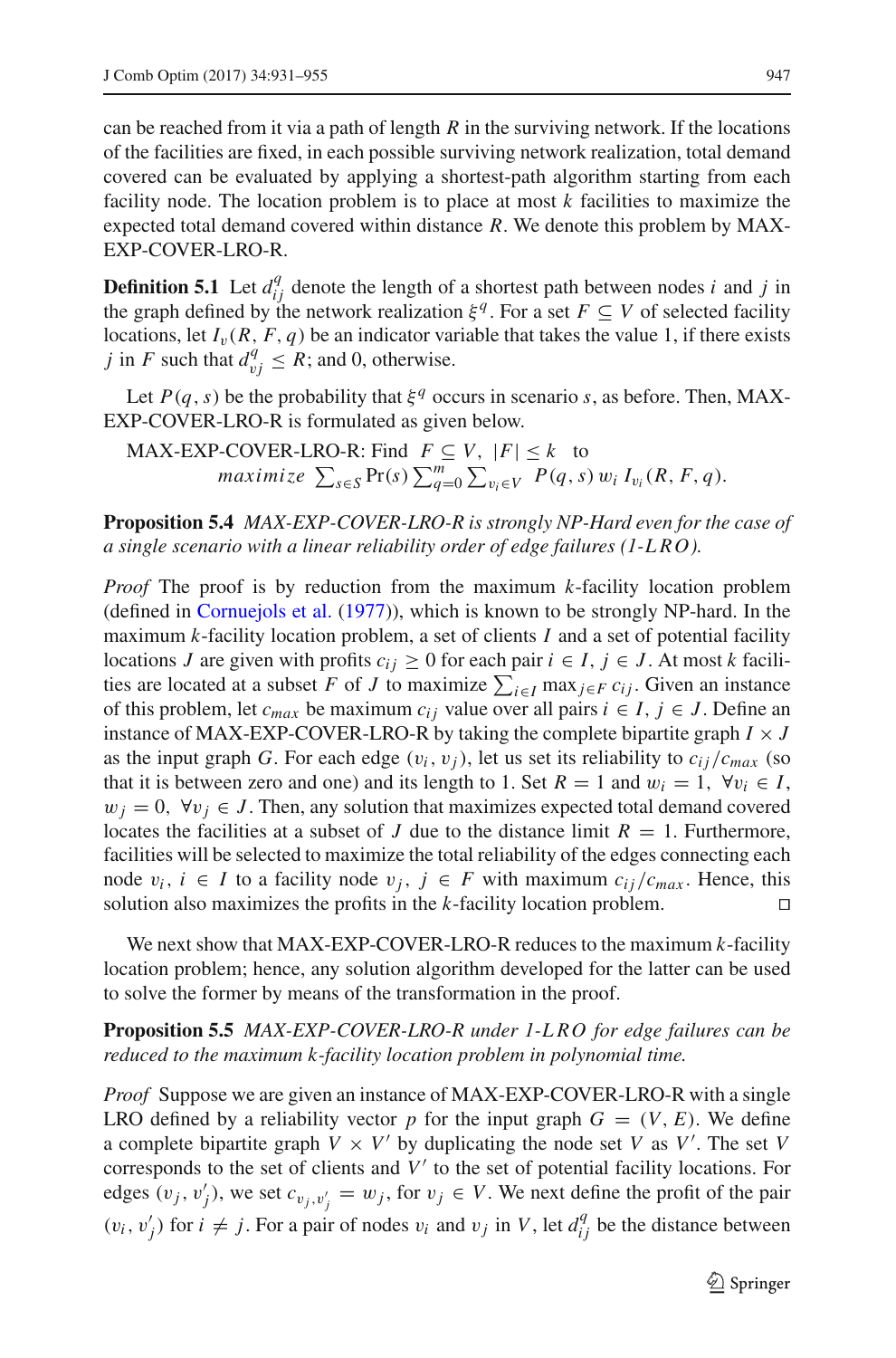the two nodes in a given network realization  $\xi^q$ . Note that if the distance  $d_{ij}^q$  exceeds *R*, then it will remain so in all of  $\xi^{q-1}, ..., \xi^1, \xi^0$ . Therefore, if  $d_{ij}^m > R$  (the limit is exceeded even when all edges survive), then we set the profit  $c_{v_i,v'_j}$  to 0, since a facility in  $v_j$  cannot serve  $v_i$  in any realization. Otherwise, let *s* be the smallest index such that  $d_{ij}^{\hat{q}} \leq R$  for all  $q \leq s$ . Then, we set  $c_{v_i, v'_j} = w_j \sum_{q=s}^{m} P(q)$  since a facility in  $v_j$  can serve  $v_i$  in realizations *s* to *m*. Recall from Sect. [2](#page-2-0) that  $\sum_{q=s}^{m} P(q) = p_s$ , as the probability that realization  $\xi^q$  occurs is  $p_q - p_{q+1}$ . Thus,  $c_{v_i, v'_j} = w_j p_s$ .

Suppose  $F \subset V'$ ,  $|F| \leq k$ , is an optimal solution to this instance of the maximum *k*facility location problem. Then, *F* gives the maximum value of  $\sum_{v_i \in V} \max_{v'_j \in F} c_{v_i, v'_j}$ by definition. As the problem is uncapacitated, each client is serviced by one facility. If a facility is located at  $v'_j$ , it services  $v_j$  with profit equal to  $w_j$  as any other facility in *F* will provide a smaller profit. For a node  $v_i$  such that  $v'_i$  is not in *F*, it is serviced by some  $v'_j \in F$ ,  $i \neq j$ , such that  $c_{v_i, v'_j}$  is maximum over all facilities. Note that for any fixed *F*, for any *i* such that  $v'_i \notin F$ , we can assign it to some  $v'_j \in F$  such that  $d_{ij}^s \leq R$  for the maximum possible *s* over all such  $v'_j$ . In this way, the demand at *i* will be serviced for the most number of realizations.

Under this reduction, the set of facilities  $F^*$  that are optimal for the maximum *k*-facility location problem will also form a solution to MAX-EXP-COVER-LRO-R with the same objective value. Therefore, this reduction is also approximation $p$ reserving.  $\Box$ 

Cornuejols et al. [\(1977\)](#page-24-8) showed that a greedy algorithm has a worst-case bound of (1 − 1/*e*) for the maximum *k*-facility location problem. Later, [Ageev and Sviridenko](#page-23-1) [\(2004\)](#page-23-1) improved the worst-case bound to  $(1 - (1 - 1/q)^q)$ , where *q* is the maximum size of the subsets. Since the reduction in the proof of Proposition [5.5](#page-16-0) is approximationpreserving, the same ratios will be also valid for MAX-EXP-COVER-LRO-R.

## <span id="page-17-0"></span>**6 Conclusions**

We studied the problem of locating facilities to maximize the expected demand serviced in a network with unreliable edges. As opposed to similar problems in the literature, in this problem edges do not fail independently. Given the reliability of each edge, we assume a linear reliability ordering of edges such that failure of an edge implies the failure of all edges with the same or lower reliability. Under this reliability model, the possible network realizations become polynomial in number and a favorable problem structure exists. We showed that the surviving network components can be represented by a binary tree; hence a transformation to a tree problem follows. We presented polynomial time exact algorithms or hardness results for several variations of the problem in terms of the number of linear orderings, different objectives, capacity limits and distance limits for coverage. Our findings represent new results on finding tractable models of edge failure for facility location planning.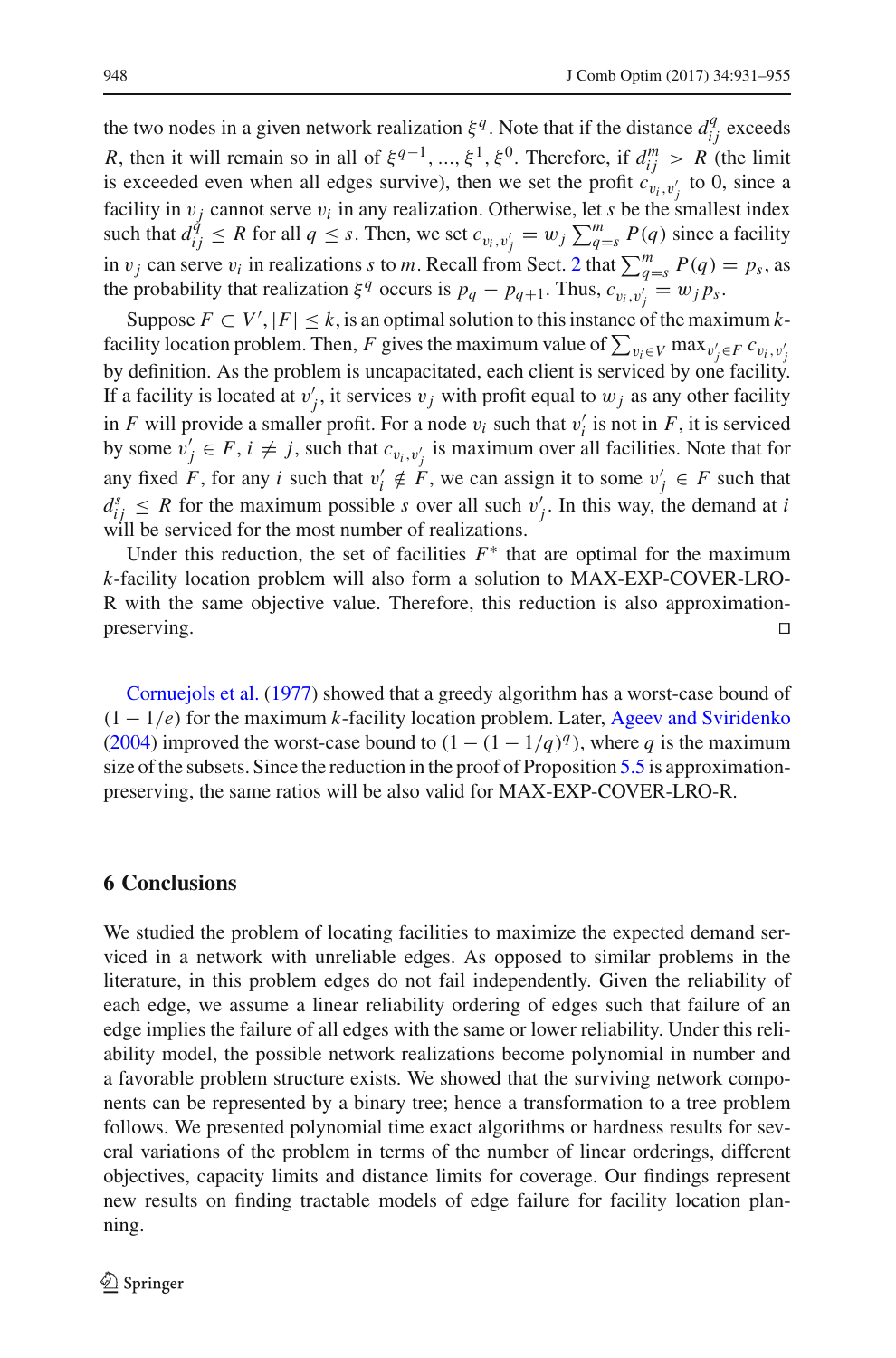# **Appendix 1: A dynamic programming algorithm for 1-LRO**

We are given a rooted tree *T* with weights  $PEW(v)$  for all nodes v of *T*.  $T_v$  denotes the subtree of *T* rooted at v, and  $L<sub>v</sub>$  the set of its leaves. For every nonnegative integer  $t \leq k$ , we denote  $EW(v, t)$  as the maximum expected weight at  $T_v$  obtained by placing exactly *t* facilities in  $L_v$ . We have  $EW(v, 0) = 0$  at all nodes v of T. If v is a leaf, then  $EW(v, t) = PEW(v)$ , for all  $1 \le t \le k$ . For a non-leaf node v, let  $v_l$  and  $v_r$  be the two children of v. For  $t \geq 1$ , we have the following recursive relation.

<span id="page-18-0"></span>
$$
EW(v, t) = \max_{0 \le t' \le t} \{ EW(v_r, t') + EW(v_l, t - t') \} + PEW(v). \tag{5}
$$

The recurrence corresponds to allocating  $t'$  of the  $t$  facilities optimally in the right subtree and the remaining in the left and counting in the expected weight of the root node v as long as  $t \geq 1$  since in this case some leaf will have a facility and allow the expected weight at the root node to be counted in the objective. The recursion proceeds bottom-up from leaves to the root node.

**Proposition 6.1** *The dynamic programming algorithm solves the MAX-WT-k-LEAF-SUBTREE problem in O*(*kn*) *time.*

*Proof* As the component tree has  $2n - 1$  nodes, the recursive equations in the DP algorithm are calculated in  $O(kn)$  time. algorithm are calculated in  $O(kn)$  time.

**Corollary 6.1** *The MAX-EXP-COVER-LRO problem is solved in*  $O(m \log n + T(n) + T(n))$ *kn*) *time, where O*(*T* (*n*)) *is the time complexity of finding an MST of the input graph.*

*Proof* First the component tree is constructed in  $O(m \log n + T(n))$  time. Then the DP algorithm is applied in  $O(kn)$  time to the component tree  $CT$  with its weights defined as  $PEW(v)$ , for v in CT. By Propositions [3.1](#page-7-0) and [6.1,](#page-18-0) we obtain an optimal solution to the MAX-EXP-COVER-LRO problem.

The dynamic programming approach can be generalized to handle a version of the problem with uniform capacities at the facilities and another cost minimization version with penalties for unmet demand.

### **Solving the capacitated 1-LRO problem by dynamic programming**

When the supply quantities at the facilities are limited and a shortage can possibly occur after the disruption, a capacitated problem can be defined. We assume that *k* facilities each with supply quantity *C* will be open and the objective is to maximize the expected total demand served. The capacitated *k*-facility problem of maximizing expected coverage with a single LRO is formulated as follows.

MAX-EXP-COVER-LRO-CAP: Find  $F \subseteq V$ ,  $|F| = k$  to *maximize*  $\sum_{q=0}^{m} \sum_{v_i \in V} P(q) w_i D_{v_i}(F, C, q)$ ,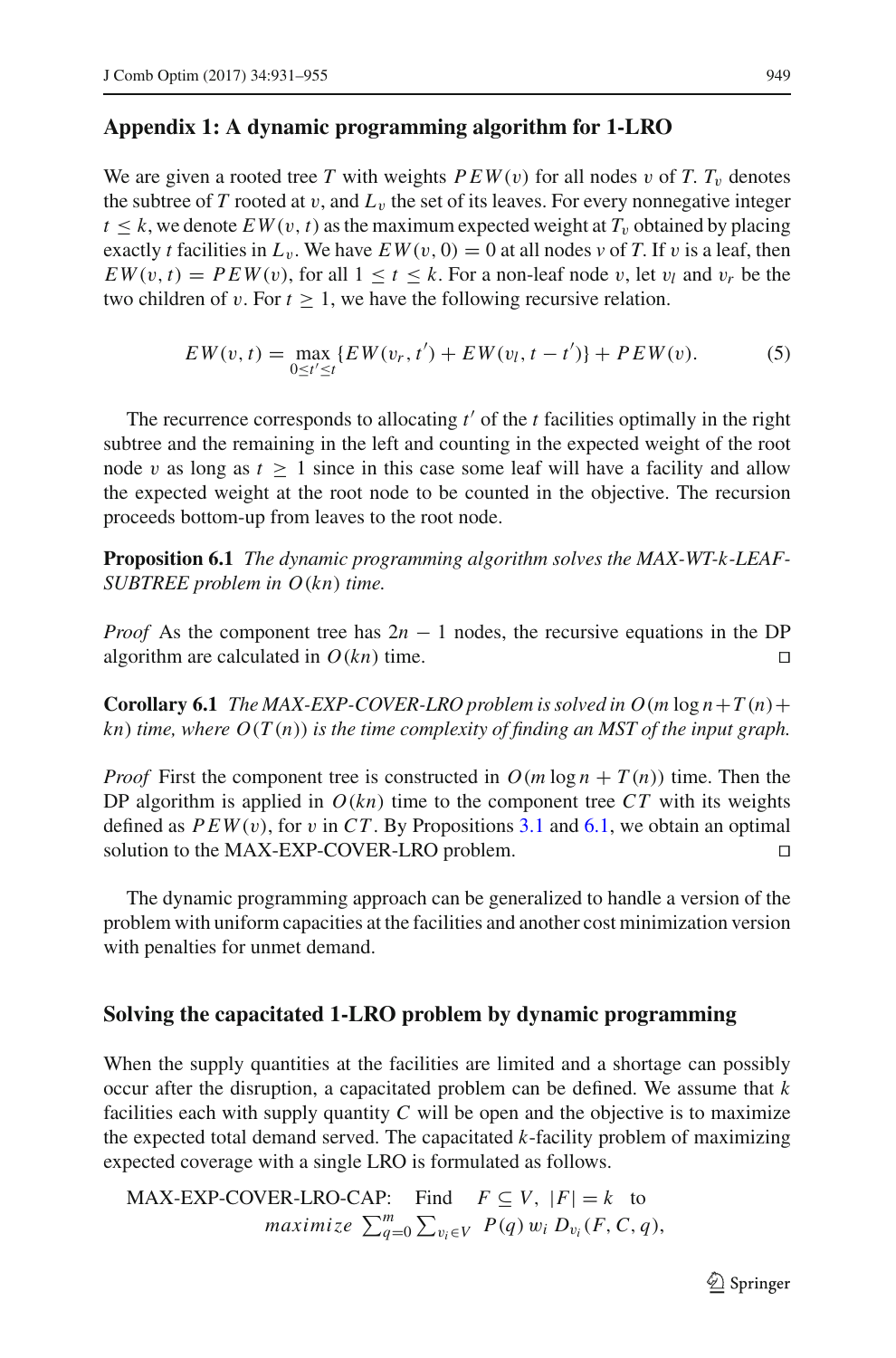where  $D_{v_i}(F, C, q)$  (taking values between 0 and 1) is the percentage of  $w_i$ , namely demand of node  $v_i$ , that can be covered by the facilities  $F$ , each with capacity  $C$ , in the network realization where the *q* strongest edges survive.

We next give a dynamic programming algorithm to solve this problem. The recursion is on the subtrees of the component tree *CT* and the number of facilities. For an interior node v of the component tree  $CT$ , let  $T_v$  be the subtree of  $CT$  rooted at node v. Associated with  $T_v$ , we define  $\mathcal{ECC}(T_v, t) = \text{Maximum Expected Coverage in } T_v$ when *t* facilities are located at the leaves of  $T<sub>v</sub>$ . Recall that when a disconnector edge fails, it disconnects  $T<sub>v</sub>$  into two components and this is represented by its two children in *CT*. Let the corresponding two subtrees be  $T_{v,L}$  and  $T_{v,R}$  so that if a facility is located in  $T_v$ , it will either be located in  $T_{v,L}$  or  $T_{v,R}$ .

If  $t = 0$  we have  $ECC(T_v, 0) = 0$  at all nodes v in the tree. If v is a leaf, we then have  $\text{ECC}(v, t) = \min\{\text{C}t, w_v\} \cdot rel(v)$  for all  $1 \le t \le k$ .

For a non-leaf node  $v$  and for  $t > 0$ , we have the following relation.

$$
ECC(T_v, t) = \max_{1 \le t' \le t} \{ECC(T_{v, L}, t') + ECC(T_{v, R}, t - t') + rel(v) \min\{Ct, \sum_{l \in L_v} w_l\}\}\tag{6}
$$

The recurrence corresponds to allocating  $t'$  of the  $t$  facilities optimally in the left subtree and the remaining in the right. As a result of this recursion we obtain a solution with two properties: (1) the demand assignment in a component will be kept the same when this component is contained in a bigger component, in some network realization where more edges survive, and (2) any component which has a deficit will try to satisfy its deficit from the first surplus component that it connects to (the earliest) along the component tree (bottom-up).

**Property 6.1** *If node*  $v_i \in V$  *is assigned to some facility at node*  $v_j$  *which is a leaf in*  $T_v$ , it will also be assigned to the facility at  $v_j$  for any of the nodes  $v'$  whose subtree  $T_{v'}$ *contains T*v*. We call this property the* Monotonicity of Demand Assignment *(MDA) property.*

**Property 6.2** *A solution has the* Bottom-up Demand Assignment *(BDA) property, if the following holds:*

*For each component H*  $\subset$  *G* with a deficit, and each node  $v_i$  with unsatisfied *demand in this component, let H be the first component that contains H with respect to the CT with surplus. Then,*  $v_j$  *is assigned to a facility in*  $H'$ *.* 

By virtue of the above properties, an optimal solution can be constructed by satisfying the demands of all nodes at the first instance (going bottom-up) when there is enough capacity, leading to the recursion presented.

**Lemma 6.1** *There exists an optimal solution to the MAX-EXP-COVER-LRO-CAP problem with the MDA and BDA properties.*

*Proof* Take an optimal solution to the MAX-EXP-COVER-LRO-CAP problem such that the MDA property does not hold. Then, there must be some subtree  $T_v$  of  $CT$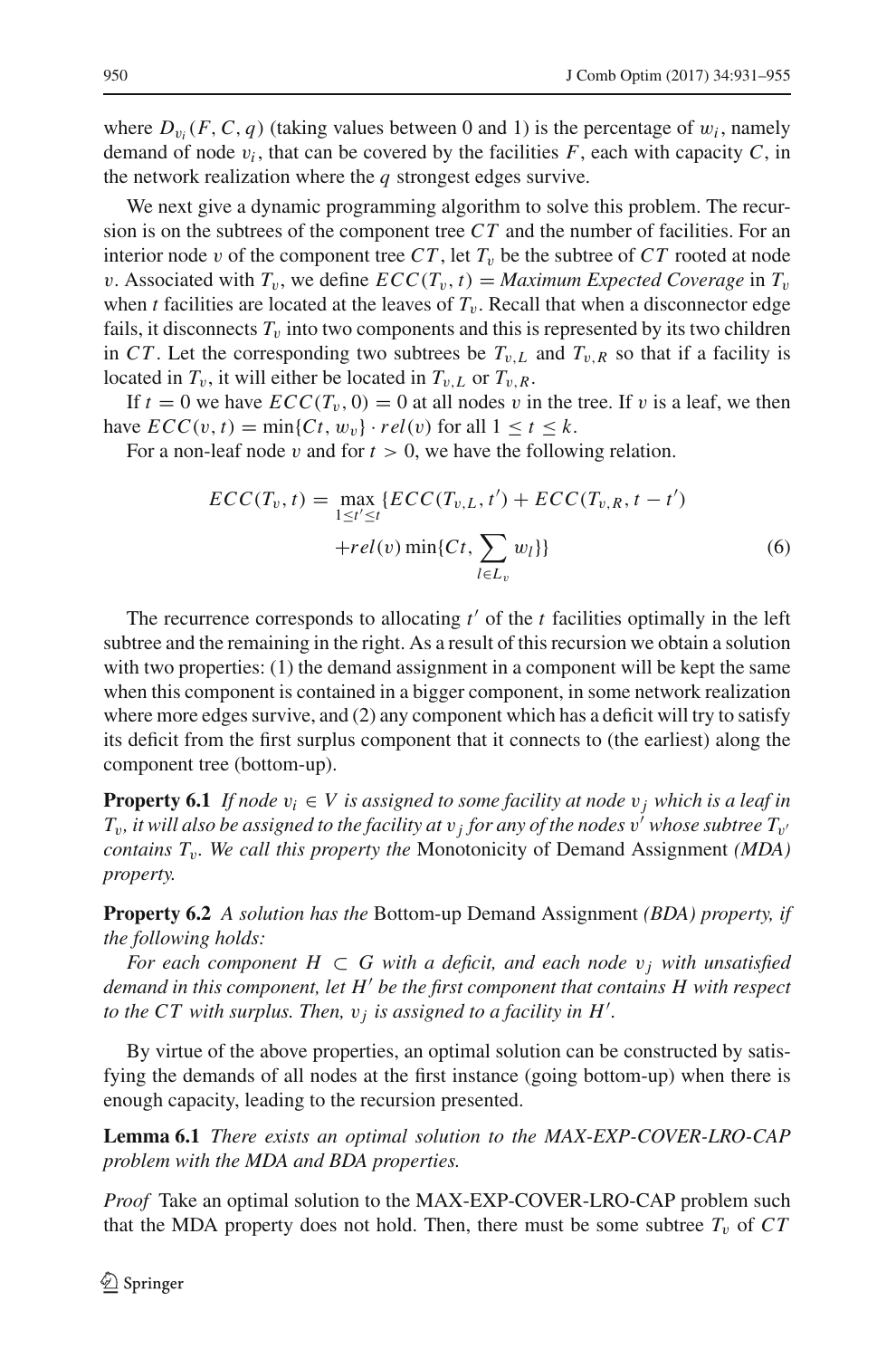representing a component  $H \subset G$  in a network realization such that some node  $v_i$  is assigned to some facility at node  $v_i$  of  $H$ , but in another component  $H'$  that contains *H*,  $v_i$  is assigned to a facility at a node outside *H*. Consider the edge whose failure leaves *H* as a component. We can reroute flow on this edge to be directed from a surplus component to a deficit component, satisfying the same set of demands with the MDA property.

Take an optimal solution to the MAX-EXP-COVER-LRO-CAP problem such that the BDA property does not hold. By satisfying the deficit in a component by the earliest surplus-component, we get the most partial expected weight.

**Proposition 6.2** *The dynamic programming algorithm solves the MAX-EXP-COVER-LRO-CAP problem in O*(*kn*) *time after the construction of the component tree.*

*Proof* As the component tree has 2*n*−1 nodes, the recursive equations in the algorithm are calculated in  $O(kn)$  time.

# **Appendix 2: Solving the cost minimization 1-LRO problem by dynamic programming**

We consider a cost minimization version of the facility location problem for the 1- LRO case. We are given a fixed cost  $f<sub>v</sub>$  for opening a facility at node  $v$ , a variable capacity cost  $c_v$  per unit of demand served from a facility at node v, for  $v \in V$ . Furthermore, a variable shortfall cost *s* per unit of unserved demand is given. The objective is to minimize a weighted sum of the facility opening costs and the expected costs of capacity used and demand unserved. In this problem up to *n* facilities can be opened. We refer to the problem as MIN-EXP-COST, and formulate it below.

MIN-EXP-COST: Find 
$$
F \subseteq V
$$
, to  
\n*maximize*  $\sum_{v_i \in F} f_{v_i} + \sum_{q=0}^{m} P(q) \{ \sum_{v_i \in F} c_{v_i} x_{iq} + s \sum_{v_i \in V} y_{iq} \}$   
\nwhere  $x_{iq}$  is the amount of capacity used at the facility located at  $v_i$ , and  $y_{iq}$  is the  
\npart of  $w_i$  that is not covered by the facilities F in the network realization where the  
\nq strongest edges survive.

This problem can be solved by a dynamic programming algorithm. The recursion is on the subtrees of the component tree CT. We use the same definitions of  $T_v$ ,  $T_{v}$ ,  $L$ ,  $T_{v,R}$ ,  $L_v$  and  $PEW(v)$  as before. Associated with  $T_v$ , we define  $MEC(T_v, UC)$  as the minimum expected cost in  $T_v$  when at least one facility is located at the leaves of  $T_v$ and the minimum unit capacity cost of the open facilities in  $T_v$  is at most  $UC$ . This is defined for each *UC* value that is equal to  $c_l$  for  $l \in L_v$ . Let  $CV_{min}(v) = min_{l \in L_v} c_l$ . Then,  $MEC(T_v, CV) = \infty$  for all  $0 < CV < CV_{min}(v)$ . Similarly, we define  $MEC(T_v, 0) =$  as the minimum expected cost in  $T_v$  when *no facility* is located at the leaves of  $T_v$ .

For a leaf node  $v$ , we have the following relations.

$$
MEC(v, CV) = \begin{cases} f_v + c_v w_v rel(v), & \text{for all } CV \ge c_v \\ \infty, & \text{for all } 0 < CV < c_v. \end{cases}
$$
 (7)

$$
MEC(v, 0) = s w_v rel(v).
$$
\n(8)

 $\mathcal{D}$  Springer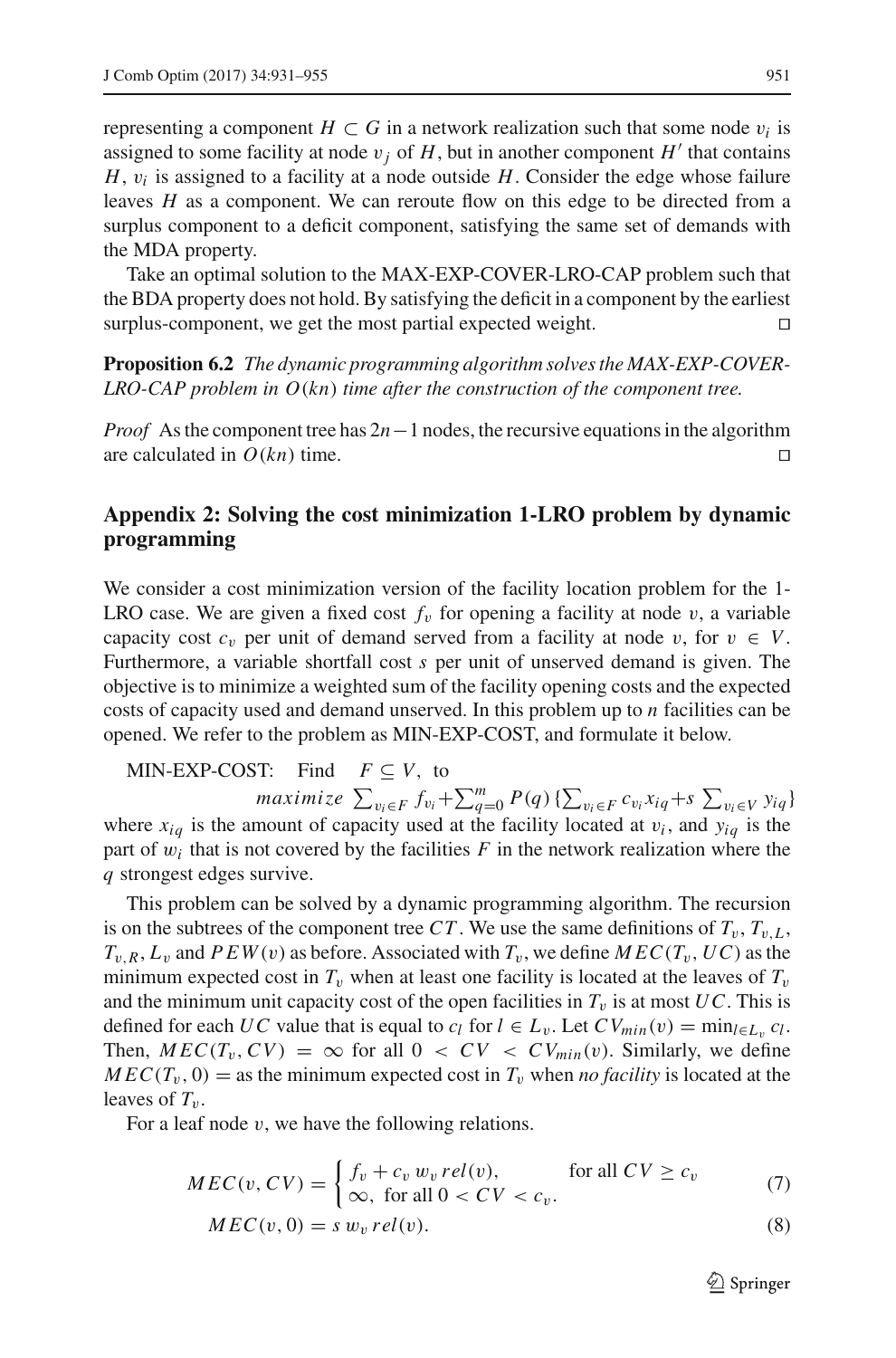For a non-leaf node  $v$ , we have the following two relations.

<span id="page-21-0"></span>
$$
MEC(T_v, 0) = MEC(T_{v,L}, 0) + MEC(T_{v,R}, 0) + sPEW(v) \tag{9}
$$

$$
MEC(T_v, UC) = \min\{MEC_1,MEC_2,MEC_3\}
$$
\n
$$
(10)
$$

where

$$
MEC_1 = MEC(T_{v,L}, 0) + \min_{U'C'\leq U C} \{MEC(T_{v,R}, UC') + \min\{UC', s\} PEW(v)\}
$$
  
\n
$$
MEC_2 = MEC(T_{v,R}, 0) + \min_{U'C'\leq U C} \{MEC(T_{v,L}, UC') + \min\{UC', s\} PEW(v)\}
$$
  
\n
$$
MEC_3 = \min_{U C_L, U C_R \text{ s.t. } U C \geq \min\{U C_L, U C_R\}} \{MEC(T_{v,L}, UC_L) + MEC(T_{v,R}, UC_R) + \min\{UC_L, UC_R, s\} PEW(v)\}
$$

Equation [\(9\)](#page-21-0) considers the case when no facility exists in  $T_v$  so that none of the demand of  $T_v$  can be serviced and the corresponding shortfall cost is incurred. In Eq. [\(10\)](#page-21-0) the minimum expected cost in  $T_v$  is calculated when a facility is located in one of the leaves of  $T_v$ . We take the minimum of three terms that correspond to three cases: (1) A facility exists in  $T_{v,R}$  but not in  $T_{v,L}$ ; (2) A facility exists in  $T_{v,L}$  but not in  $T_{v,R}$ ; (3) A facility exists in both  $T_{v,R}$  and  $T_{v,L}$ . Let us consider the first case. Here, at node  $\nu$  of  $CT$ , the partial expected weight is covered if the minimum unit capacity cost  $UC$  in  $T_v$  is less than or equal to the unit shortfall cost *s*. The second case is symmetric. In the third case, at least one of the two subtrees contains a facility with unit capacity cost at most *UC* (hence the condition  $UC \ge \min\{UC_L, UC_R\}$ ). All nodes in  $T<sub>v</sub>$  are either served by the smallest unit cost facility or the shortfall cost is incurred in the last term.

**Proposition 6.3** *The dynamic programming algorithm solves the minimum expected cost facility location problem MIN-EXP-COST in*  $O(n^4)$  *time after the construction of the component tree.*

*Proof* The component tree has  $2n - 1$  nodes. For each node the recursive equations in the DP algorithm are calculated for each of the possible *UC* values. There are at most *n* possible *UC* values, one for each node where a facility can be placed. For any particular *UC* value, there are  $O(n^2)$  choices to check to compute the best combination for the minimum.

## **Appendix 3: Polynomial-time solution using an iterative argument**

We next give an alternative LP formulation for the MAX-WT-*k*-LEAF-2-SUBTREES problem and show that an integral optimal solution can be obtained from an optimal extreme point solution of the LP using an iterative argument similar to the technique presented in [Singh and Lau](#page-24-15) [\(2007](#page-24-15)).

To do this, we further reduce the problem to one of picking a set of *k* leaves such that the weight of the internal nodes *not* in the paths from these leaves to the roots in the two trees is as small as possible. We use an indicator variable  $x_l$  for each leaf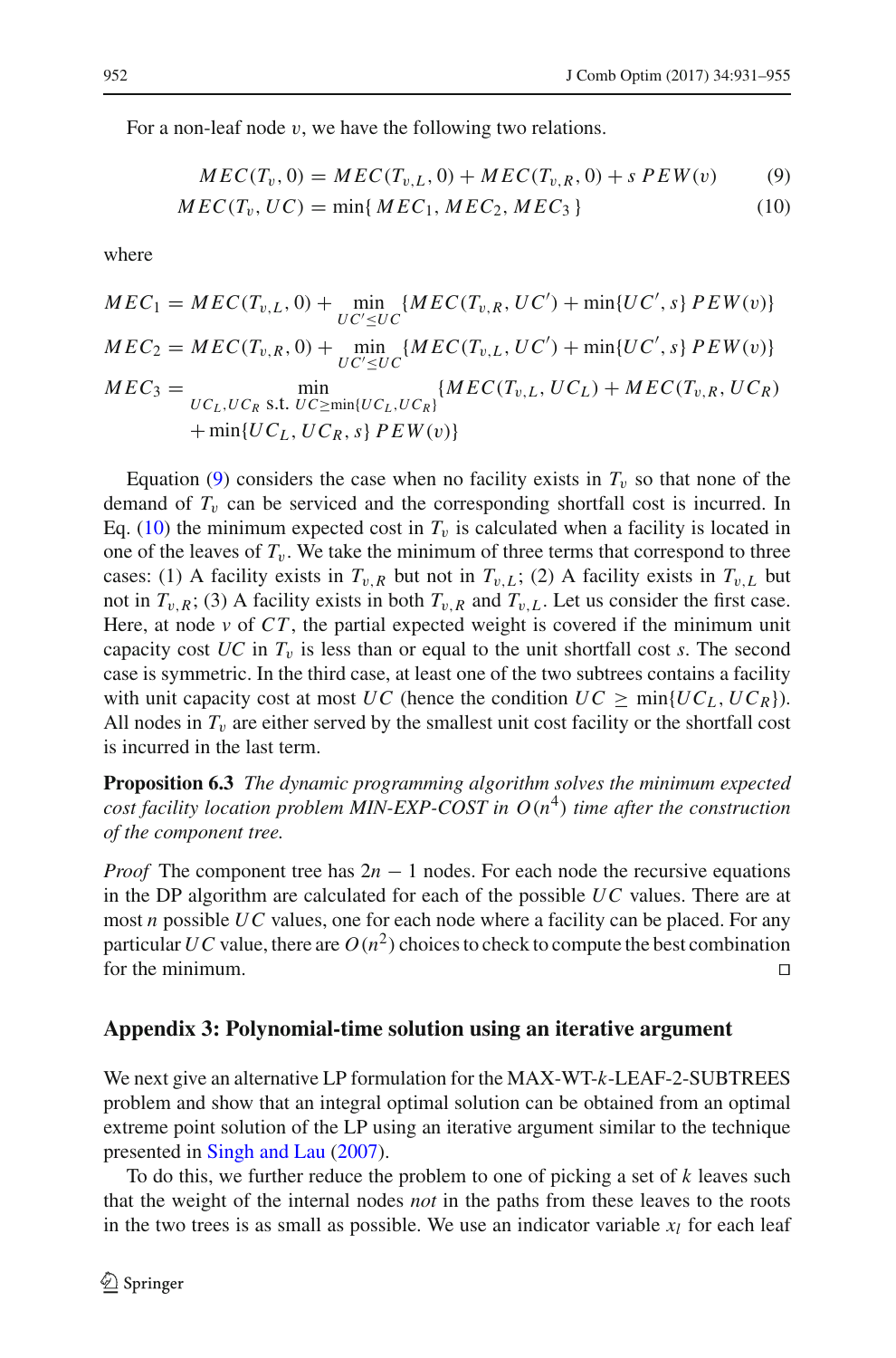to denote if it is chosen in the set of *k* leaves, for  $l \in L$ . For every internal node v in each of the two trees, we have a variable  $y_v$  denoting if this node is *not* in a path from a chosen leaf to the corresponding tree's root, and thus needs to be counted in the objective function to be minimized. We have the following LP relaxation for the problem.

<span id="page-22-0"></span>
$$
(LP2) \qquad Minimize \qquad \sum_{v \in V_1 \cup V_2} w_v y_v + \sum_{l \in L} w_l (1 - x_l) \tag{11}
$$

$$
s.t. \t y_v + \sum_{l \in T_v \cap L} x_l \ge 1 \quad \forall v \in V_1 \cup V_2 \t (12)
$$

$$
\sum_{l \in L} x_l = k \tag{13}
$$

$$
y_v \ge 0 \qquad \forall \, v \in V_1 \cup V_2 \tag{14}
$$

$$
0 \le x_v \le 1 \qquad \forall \, v \in L \tag{15}
$$

We prove the following results for a slightly more general LP2 where  $T_1$  and  $T_2$ may be forests rather than trees, with common leaf set *L*.

First observe that if we find a variable  $y_v$  that is set to 1 in an optimal solution to LP2, we can simplify the problem as follows. For such an internal node  $v$ , all its non-leaf descendants also have *y*-value 1 and all its leaf descendants have *x*-value 0; thus we pick the highest such node and delete its subtree with the corresponding constraints [\(12\)](#page-22-0) from the problem.

On the other hand, if we find a variable  $x_l$  that is set to 1 in an optimal solution to LP2, then we simplify as follows. The *y*-value of all nodes on the path from *l* to the root in both forests to zero (their constraints are satisfied). We delete this leaf *l* and these internal nodes with the corresponding constraints [\(12\)](#page-22-0). We now have a problem with at least one less leaf; hence constraint  $(13)$  is also modified with a right-hand side of  $k-1$ .

In either case, the resulting problem has the same type of constraints and so we can continue to recursively find another variable set to 1 to finally find an integer solution. We summarize this self-reducibility property in the lemma below.

**Lemma 6.2** *If every extreme point solution to LP2 has a variable set to 1, then LP2 always has an integral optimal solution.*

<span id="page-22-2"></span><span id="page-22-1"></span>We can now get an integral solution to LP2 by proving the following key claim.

#### **Proposition 6.4** *Any extreme point solution to LP2 always has a variable set to 1.*

*Proof* We prove this by contradiction. Suppose at an extreme feasible point (or basic feasible or vertex solution)  $x'$ ,  $y'$  all positive variables are fractional and without loss of generality they are < 1. Consider a maximal set of *independent tight* constraints from LP2 corresponding to this extreme point (namely, a maximal set of constraints that are tight at this solution and are linearly independent of one another). The set of tight constraints (excluding nonnegativity) can be indexed by  $V_1' \cup V_2' \cup k$  where  $V_1'$  and  $V_2'$  are internal nodes in the forests  $T_1$  and  $T_2$  whose corresponding constraints [\(12\)](#page-22-0) are tight and  $k$  is the index of the cardinality constraint  $(13)$ .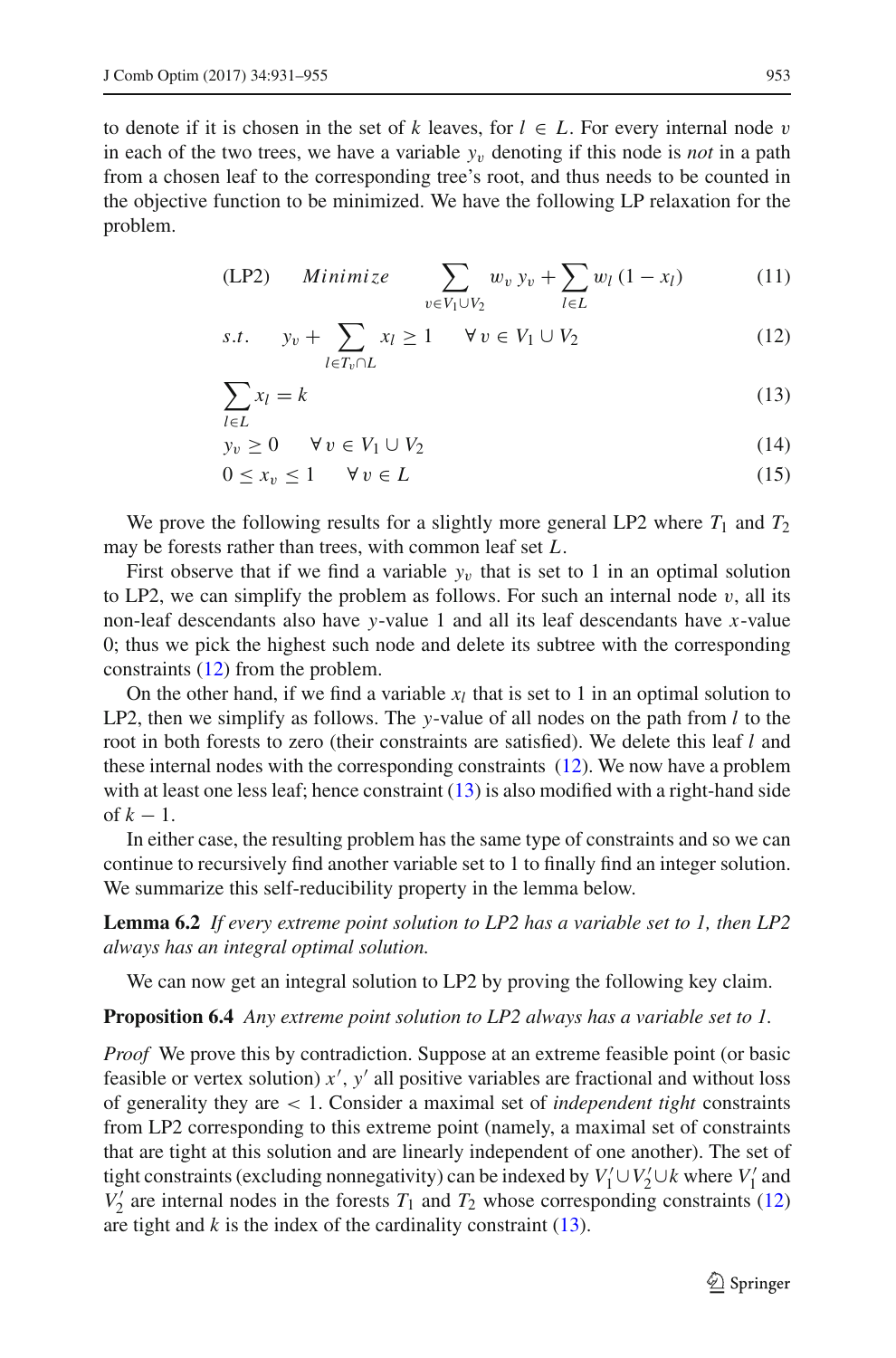Since we have a basic solution, the number of linearly independent tight constraints equals the number of fractional valued variables. We argue that if all variables are fractional, every tight constraint has many nonnegative variables involving it. However we can show that the total number of independent tight constraints cannot be as many as the number of such fractional variables contradicting the fact that this is an extreme poi[nt.](#page-24-15) [To](#page-24-15) [carry](#page-24-15) [out](#page-24-15) [the](#page-24-15) [proof,](#page-24-15) [we](#page-24-15) [use](#page-24-15) [a](#page-24-15) [token](#page-24-15) [argument](#page-24-15) [as](#page-24-15) [in](#page-24-15) [Jain](#page-24-16) [\(1998\)](#page-24-16), Singh and Lau [\(2007\)](#page-24-15).

We give one token to each positive variable. We then redistribute these tokens among the independent tight constraints so that each tight constraint gets at least one token and there are some leftover tokens which will show a contradiction.

Here is how the redistribution works. If any tight constraint in  $V_1'$  or  $V_2'$  corresponding to an internal node v has  $y'_v > 0$ , we assign the token of v to this constraint. Next, we look at tight constraints in  $V_1'$  or  $V_2'$  corresponding to nodes v such that  $y'_v = 0$ : we call these constraints *leaf-tight*. Note that any leaf can be only in one leaf-tight constraint in each tree since a set of independent leaf-tight constraints in a tree correspond to disjoint sets of leaves. In particular, if there are two leaf-tight constraints in the same tree containing a leaf, they correspond to two ancestors of the leaf; subtracting the constraint of the lower ancestor from that of the higher leaves a set of leaf variables which are all set to zero. However, these tight zero constraints and the lower ancestor's constraint added together give the higher ancestor's constraint (a contradiction). Therefore, for every leaf *l* such that  $x_l' > 0$ , we assign half its token to a leaf-tight constraint in  $V_1'$  that contains  $x_1'$ , if one exists, and the other half to a leaf-tight constraint in  $V_2'$  that contains  $x'_i$ , if one exists. Also note that any leaf-tight constraint involves at least two leaves (since it is tight and no leaf has *x*'-value 1). Thus every leaf-tight constraint in each tree also gets at least one token.

Now consider the set of all leaf-tight constraints among  $V_1' \cup V_2'$  in one of the forests, say  $T_1$ . If their union contains all leaves that have fractional  $x'$ -value, then their sum is the same as the cardinality constraint (on all leaves) which must be linearly independent of them by our initial choice. Thus there is at least one leaf that is not spanned by these maximal leaf-tight constraints in  $V_1'$ . However, note that the difference between the cardinality constraint and these leaf-tight sets in  $T_1$  is an integer which is not zero and since there is no leaf with  $x'$ -value 1 there are actually *two* leaves that are not spanned by leaf-tight constraints in  $T_1$  and thus their token assignments of  $\frac{1}{2}$  to constraints in *T*<sup>1</sup> is unused. By a symmetric argument, there are two leaves that are not spanned by leaf-tight constraints in  $T_2$  and thus their token assignments of  $\frac{1}{2}$  each are not used in *T*2. We thus get a total of 2 unassigned tokens of which we can assign one to the cardinality constraint and the other extra one gives the desired contradiction.

As a result of Proposition [6.4](#page-22-1) and Lemma [6.2,](#page-22-2) an integer optimal solution is obtained from LP2 recursively.

# **References**

<span id="page-23-0"></span>Ausiello G, Crescenzi P, Gambosi G, Kann V, Marchetti-Spaccamela A, Protasi M (1999) Complexity and approximation. Springer, Berlin

<span id="page-23-1"></span>Ageev AA, Sviridenko MI (2004) Pipage rounding: a new method of constructing algorithms with proven performance guarantee. J Comb Optim 8(3):307–328